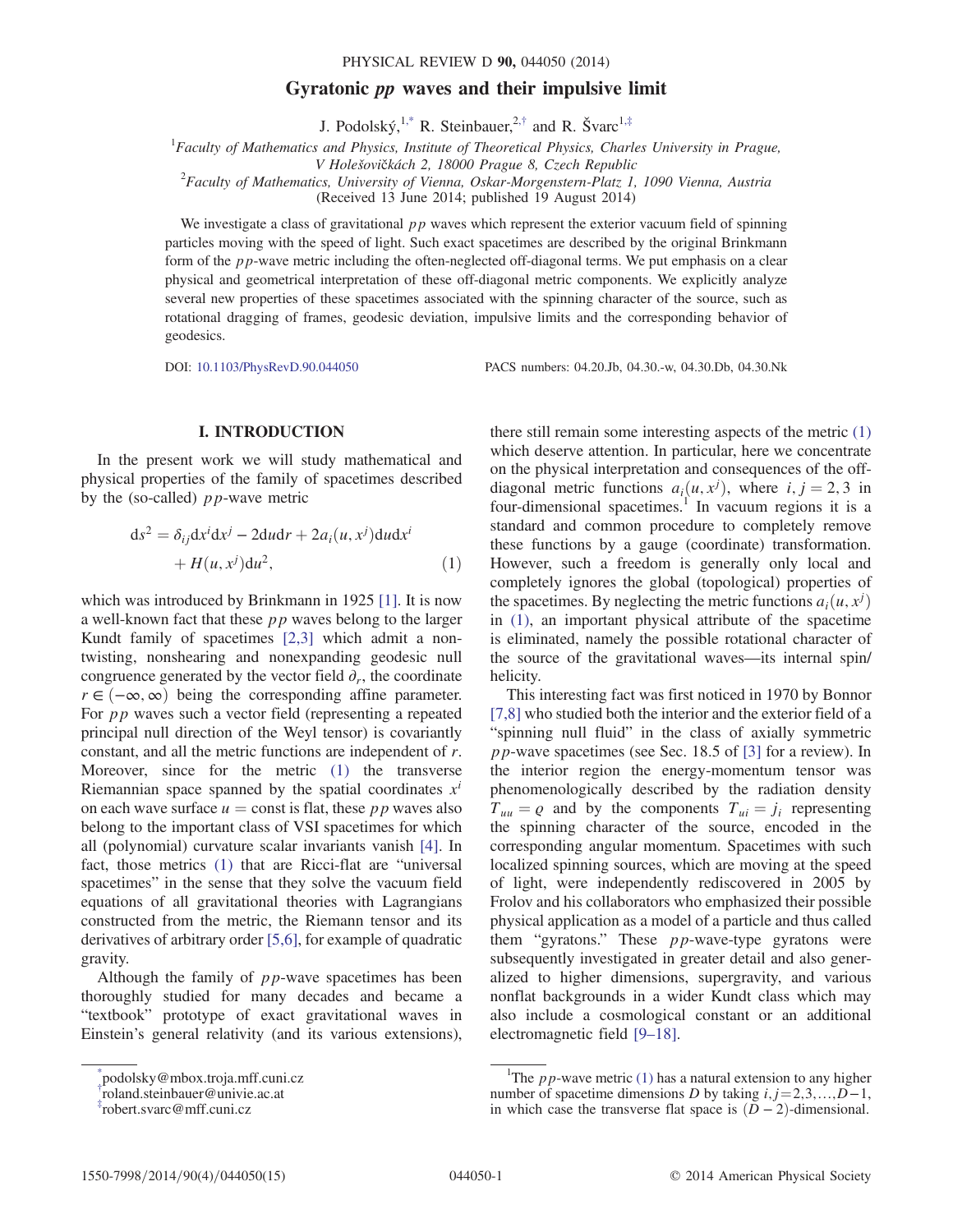In this contribution we complement and extend the previous studies by explicitly investigating various physical and mathematical properties of these spacetimes which have not been looked at before. Thereby we put our emphasis on a clear geometrical and physical interpretation of the off-diagonal metric functions and various specific effects associated with the gyrating nature of the source.

However, our first aim is to give a compact review of the topic using a unified formalism. In particular, after presenting the metric and the curvature quantities in Sec. [II](#page-1-0), we completely integrate the field equations in the vacuum region in Sec. [III,](#page-2-0) before turning to the delicate point of gauge issues in subsection [IVA.](#page-3-0) To approach the topic in this order allows us to uncover the physical and geometrical meaning of all the integration functions introduced in Sec. [III](#page-2-0). Indeed, the whole Sec. [IV](#page-3-1) is devoted to an indepth analysis and interpretation of the properties of the spacetimes [\(1\).](#page-0-3) After securing the fact that in general it is necessary to keep the off-diagonal terms in the metric (subsection [IVA](#page-3-0)) we use these metric functions in subsection [IV B](#page-4-0) to express the relevant physical parameters of the spacetimes—energy and angular momentum—in a transparent way. In subsection [IV C](#page-5-0) we introduce a natural orthonormal interpretation frame for any geodesic observer and its associated null frame. After studying their behavior under gauge transformations we employ these frames in subsection [IV D](#page-6-0) to analyze the dragging effect exerted on the spacetime by the gyratonic source. We derive the Newman-Penrose field scalars in subsection [IV E](#page-7-0) and determine the Petrov type of the spacetimes. In Sec. [V](#page-8-0) we further employ the interpretation frame to analyze the geodesic deviation in an invariant manner. We explicitly derive the two polarization wave amplitudes describing the relative motion of test particles, and in subsection [VA](#page-9-0) we specialize to the case of the simplest gyraton, which is the axially symmetric one constructed from the Aichelburg-Sexl solution in [\[9\].](#page-14-6) In Sec. [VI](#page-9-1) we briefly analyze geodesic motion in general gyratonic  $pp$  waves before turning to a deeper discussion of impulsive limits in this class of spacetimes (Sec. [VII](#page-10-0)). Here we resolve the delicate matter of the possible coupling of the energy and the angular momentum density profiles. Finally, in Sec. [VIII](#page-12-0) we discuss the geodesic equation in impulsive gyratonic  $pp$ waves, deriving a completeness result for these spacetimes.

# II. THE METRIC

<span id="page-1-5"></span><span id="page-1-0"></span>In our analysis we will concentrate on four-dimensional  $pp$ -wave spacetimes  $(1)$ , assuming that the flat transverse two-space spanned by the spatial coordinates  $x^2$ ,  $x^3$  is topologically a plane. The gyratonic sources are considered to be localized along (a part of) the axis  $x^2 = 0 = x^3$ , or in a small cylindrical region around this axis. It is thus convenient to introduce polar coordinates by the usual transformation

$$
x^2 = \rho \cos \varphi, \qquad x^3 = \rho \sin \varphi, \tag{2}
$$

<span id="page-1-4"></span>where  $\rho \in [0, \infty)$  and the angular coordinate  $\varphi$  takes the full range  $\varphi \in [0, 2\pi)$  eliminating "cosmic strings" and similar defects along the axis  $\rho = 0$ . With the  $identification<sup>2</sup>$ 

$$
a_2 = -\frac{J}{\rho}\sin\varphi, \qquad a_3 = \frac{J}{\rho}\cos\varphi,\tag{3}
$$

<span id="page-1-1"></span>implying  $g_{\mu\rho} = 0$  and  $g_{\mu\varphi} = J$ , the metric [\(1\)](#page-0-3) takes the form

$$
ds^{2} = d\rho^{2} + \rho^{2} d\varphi^{2} - 2du dr + 2J(u, \rho, \varphi) du d\varphi
$$
  
+  $H(u, \rho, \varphi) du^{2}$ . (4)

Of course, for consistency, both the metric functions J and H must be  $2\pi$  periodic in  $\varphi$ . In particular, if the functions J and H only depend on the transverse radial coordinate  $\rho$ and the retarded time  $u \in (-\infty, \infty)$ , the spacetimes are axially symmetric.

<span id="page-1-6"></span>The nonzero Christoffel symbols for the metric [\(4\)](#page-1-1) are

$$
\Gamma_{uu}^{r} = -\frac{1}{2}H_{,u} + \frac{1}{2\rho^{2}}J(2J_{,u} - H_{,\varphi}),
$$
\n
$$
\Gamma_{u\rho}^{r} = -\frac{1}{2}H_{,\rho} + \frac{1}{2\rho^{2}}JJ_{,\rho}, \qquad \Gamma_{u\varphi}^{r} = -\frac{1}{2}H_{,\varphi},
$$
\n
$$
\Gamma_{\rho\varphi}^{r} = \frac{1}{2\rho}(2J - \rho J_{,\rho}), \qquad \Gamma_{\varphi\varphi}^{r} = -J_{,\varphi},
$$
\n
$$
\Gamma_{uu}^{\rho} = -\frac{1}{2}H_{,\rho}, \qquad \Gamma_{u\varphi}^{\rho} = -\frac{1}{2}J_{,\rho}, \qquad \Gamma_{\varphi\varphi}^{\rho} = -\rho,
$$
\n
$$
\Gamma_{uu}^{\varphi} = \frac{1}{2\rho^{2}}(2J_{,u} - H_{,\varphi}), \qquad \Gamma_{u\rho}^{\varphi} = \frac{1}{2\rho^{2}}J_{,\rho}, \qquad \Gamma_{\rho\varphi}^{\varphi} = \frac{1}{\rho},
$$
\n(5)

<span id="page-1-3"></span>the nontrivial Riemann curvature components are

$$
R_{\mu\rho\rho\varphi} = \frac{1}{2\rho} (\rho J_{,\rho\rho} - J_{,\rho}), \qquad R_{\mu\varphi\rho\varphi} = \frac{1}{2} J_{,\rho\varphi},
$$
  
\n
$$
R_{\mu\rho\mu\rho} = -\frac{1}{2} H_{,\rho\rho} + \frac{1}{4\rho^2} (J_{,\rho})^2,
$$
  
\n
$$
R_{\mu\rho\mu\varphi} = -\frac{1}{2\rho} (\rho H_{,\rho\varphi} - H_{,\varphi} - \rho J_{,\mu\rho} + 2J_{,\mu}),
$$
  
\n
$$
R_{\mu\varphi\mu\varphi} = -\frac{1}{2} (H_{,\varphi\varphi} + \rho H_{,\rho}) + J_{,\mu\varphi} + \frac{1}{4} (J_{,\rho})^2,
$$
 (6)

<span id="page-1-2"></span>and the Ricci tensor components read

<sup>&</sup>lt;sup>2</sup>It eliminates the component  $d\mu \partial \rho$ . In fact, this is the most sonable choice to represent the physically relevant quantities reasonable choice to represent the physically relevant quantities in the metric functions, cf. Sec. [IV.](#page-3-1)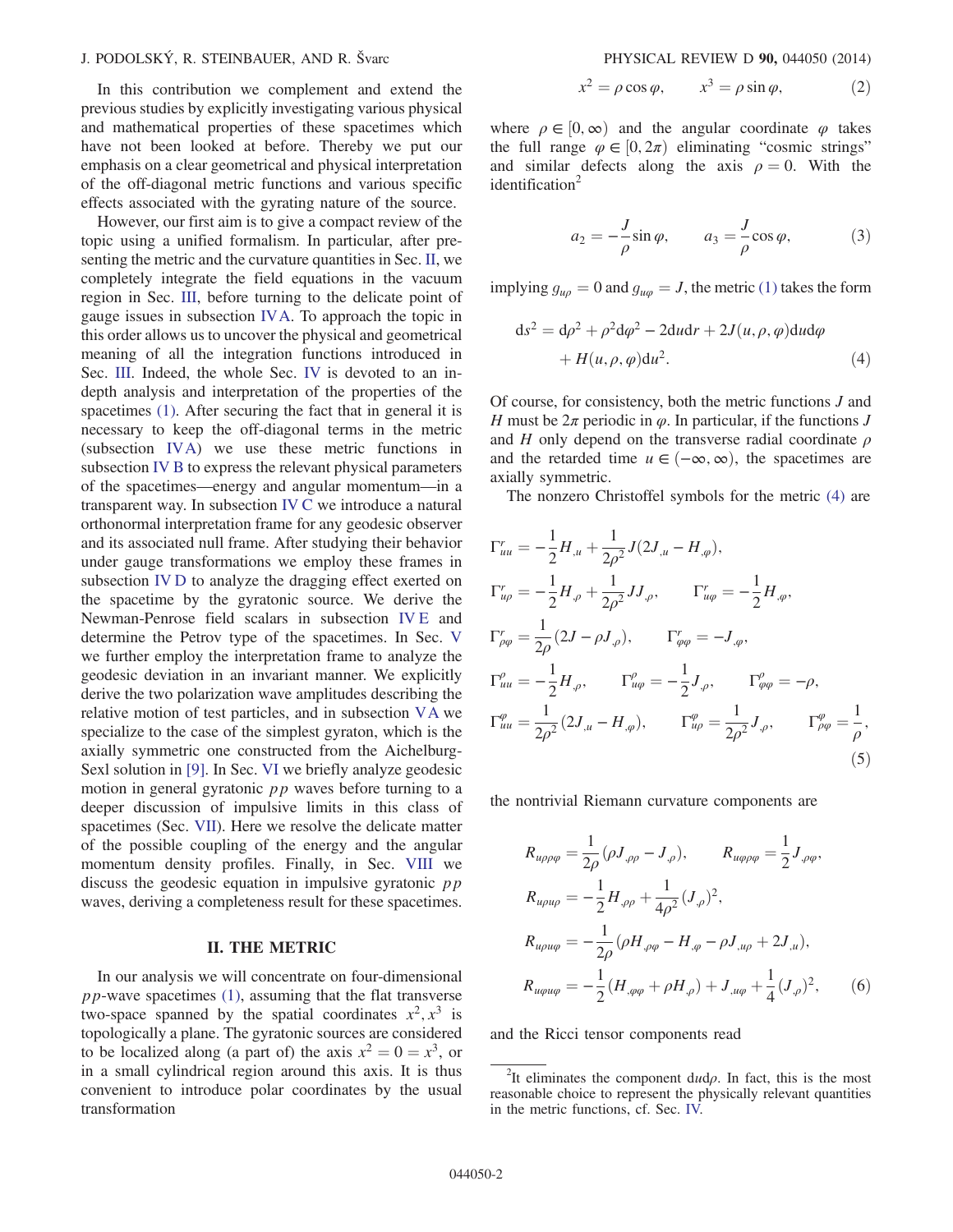$$
R_{uu} = -\frac{1}{2}\Delta H + 2\omega^2 + \frac{1}{\rho^2}J_{,\mu\varphi},
$$
  
\n
$$
R_{u\rho} = \frac{1}{\rho}\omega_{,\varphi}, \qquad R_{u\varphi} = -\rho\omega_{,\rho},
$$
\n(7)

where

$$
\Delta H \equiv H_{,\rho\rho} + \frac{1}{\rho} H_{,\rho} + \frac{1}{\rho^2} H_{,\rho\varphi}
$$
 (8)

<span id="page-2-2"></span>is the 2D flat Laplace operator and, for convenience, the function  $\omega$  was defined as

$$
\omega(u,\rho,\varphi) \equiv \frac{J_{,\rho}}{2\rho}.\tag{9}
$$

<span id="page-2-8"></span>In Cartesian coordinates, i.e., for the metric form [\(1\)](#page-0-3), these quantities are given by

$$
\Gamma_{uu}^{r} = -\frac{1}{2}H_{,u} + \delta^{ij}\left(a_{i,u} - \frac{1}{2}H_{,i}\right)a_j,
$$
\n
$$
\Gamma_{ui}^{r} = -\frac{1}{2}H_{,i} + \frac{1}{2}\delta^{jk}(a_{j,i} - a_{i,j})a_k,
$$
\n
$$
\Gamma_{ij}^{r} = -\frac{1}{2}(a_{i,j} + a_{j,i}), \qquad \Gamma_{uu}^{i} = \delta^{ij}\left(a_{j,u} - \frac{1}{2}H_{,j}\right),
$$
\n
$$
\Gamma_{uj}^{i} = \frac{1}{2}\delta^{ik}(a_{k,j} - a_{j,k}),
$$
\n(10)

$$
R_{uiuj} = -\frac{1}{2}H_{,ij} + \frac{1}{2}(a_{i,uj} + a_{j,ui}) + \delta^{kl}a_{[i,k]}a_{[j,l]},
$$
  

$$
R_{ukij} = \frac{1}{2}(a_{j,i} - a_{i,j})_{,k},
$$
 (11)

$$
R_{uu} = -\frac{1}{2}\delta^{ij}H_{,ij} + \delta^{ij}a_{j,ui} + \frac{1}{2}\delta^{ij}\delta^{kl}(a_{i,k} - a_{k,i})a_{j,l},
$$
  
\n
$$
R_{ui} = \frac{1}{2}\delta^{jk}(a_{j,i} - a_{i,j})_{,k},
$$
\n(12)

respectively.

# <span id="page-2-0"></span>III. INTEGRATING THE FIELD EQUATIONS

In this section we integrate Einstein's equations in the vacuum region outside the gyratonic matter source, whose energy-momentum tensor we phenomenologically prescribe to be given by the radiation density  $T_{uu} = \varrho$  and by the terms  $T_{ui} = j_i$  representing the spinning character of the gyraton (the remaining components of  $T_{\alpha\beta}$  are zero) [7–[18\].](#page-14-4) When  $j_i = 0$ ,  $T_{\alpha\beta}$  reduces to the standard energymomentum tensor  $T_{\alpha\beta} = \varrho k_{\alpha} k_{\beta}$  of pure radiation propagating with the speed of light along the principal null direction  $k = \partial_r$ .

<span id="page-2-1"></span>First, it follows from  $(7)$  that the Ricci scalar R vanishes. The Einstein field equations  $R_{\alpha\beta} - \frac{1}{2}Rg_{\alpha\beta} = 8\pi T_{\alpha\beta}$  (with vanishing cosmological constant) can thus be written as vanishing cosmological constant) can thus be written as

$$
\omega_{,\varphi} = 8\pi\rho j_{\rho}, \qquad \omega_{,\rho} = -\frac{8\pi}{\rho} j_{\varphi}, \qquad (13)
$$

$$
\Delta H = 4\omega^2 + \frac{2}{\rho^2} J_{,\mu\varphi} - 16\pi \varrho. \tag{14}
$$

<span id="page-2-3"></span>In general, by specifying the gyratonic matter source  $j_i$  one can first integrate equations [\(13\)](#page-2-1) to obtain  $\omega$ , and hence J using [\(9\).](#page-2-2) Subsequently, prescribing also the radiation density  $\rho$  the metric function H is obtained by solving [\(14\)](#page-2-3).

<span id="page-2-4"></span>In the vacuum region outside the source, i.e., assuming  $j_i = 0 = \varrho$ , we employ the following procedure to obtain a large class of physically interesting explicit solutions. First, from [\(13\)](#page-2-1) we immediately conclude that  $\omega$  must be a function of  $u$  only, and using  $(9)$  we thus obtain the general solution for  $J$  in the form

$$
J = \omega(u)\rho^2 + \chi(u,\varphi), \tag{15}
$$

<span id="page-2-5"></span>where  $\chi(u, \varphi)$  is any function that is  $2\pi$  periodic in  $\varphi$ . It is convenient to write

$$
H = \omega^{2}(u)\rho^{2} + 2\omega(u)\chi(u,\varphi) + H_{0}(u,\rho,\varphi), \qquad (16)
$$

<span id="page-2-9"></span>since the terms involving  $\omega(u)$  in J and H correspond to rigid rotation (they can be generated by the gauge [\(22\),](#page-3-2) [\(23\)](#page-3-3) for  $f_{\mu} = \omega$ , see below). Substituting [\(15\)](#page-2-4), [\(16\)](#page-2-5) into the remaining field equation [\(14\)](#page-2-3) we obtain

$$
\Delta H_0 = \rho^{-2} \Sigma, \quad \text{where } \Sigma(u, \varphi) \equiv 2(\chi_{,u\varphi} - \omega \chi_{,\varphi\varphi}). \tag{17}
$$

A general solution of this Poisson equation can be obtained by Green's function method.

<span id="page-2-6"></span>The simplest class of solutions occurs when the function  $\chi$ is independent of the angular coordinate  $\varphi$ , i.e.,  $\chi = \chi(u)$ . In such a case  $\Sigma = 0$  and the problem is reduced to obtain a general homogeneous solution  $H_0$ ,

$$
\Delta H_0 = 0. \tag{18}
$$

In this way, any solution  $H_0$  of the Laplace equation [\(18\)](#page-2-6) in the flat two-space (and, of course, their superpositions) generates via  $(16)$  a particular metric function H representing a possible gyratonic source in the family of  $pp$ -wave spacetimes. A general solution to the Laplace equation [\(18\)](#page-2-6) can conveniently be written by introducing an auxiliary complex variable  $\zeta \equiv \rho e^{i\varphi} = x^2 + ix^3$  in the complete transverse plane, so that the equation becomes  $(H_0)_{\xi\bar{\zeta}} = 0$ . Its<br>colution can be expressed in the form  $H = E(x, \zeta)$ . solution can be expressed in the form  $H_0 = F(u, \zeta)$  +  $\bar{F}(u, \bar{\zeta})$  where F is an arbitrary function of u and  $\zeta$ ,<br>holomorphic in  $\zeta$ . The physically most interesting case is holomorphic in  $\zeta$ . The physically most interesting case is given by a combination<sup>3</sup>

<span id="page-2-7"></span> $3$ Terms which are constant and linear in  $\zeta$  are omitted since these can be removed by a coordinate transformation.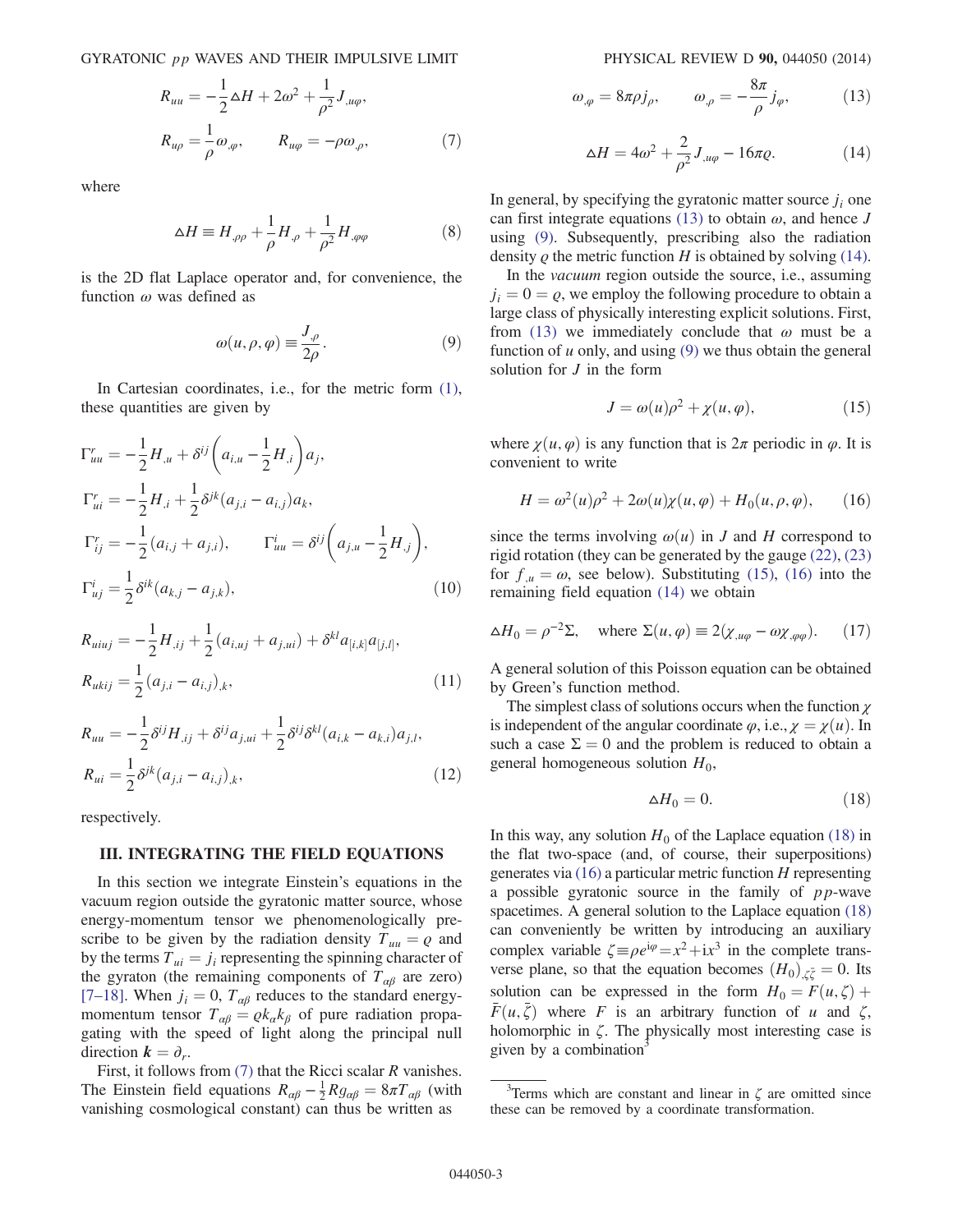J. PODOLSKÝ, R. STEINBAUER, AND R. Švarc PHYSICAL REVIEW D 90, 044050 (2014)

$$
F(u,\zeta) = \sum_{m=2}^{\infty} \alpha_m(u)\zeta^m - \mu(u)\log\zeta + \sum_{m=1}^{\infty} \beta_m(u)\zeta^{-m},\tag{19}
$$

which involves many previously studied nongyratonic *pp*-wave solutions. Namely, the term  $\alpha_2$  represents wellknown plane gravitational waves [\[2,3,19\]](#page-14-1), the higher-order polynomial terms  $\alpha_3, \alpha_4, \ldots$  correspond to nonhomogenous pp waves which exhibit chaotic behavior of geodesics [\[20](#page-14-7)–23], the exceptional logarithmic term is the Aichelburg-Sexl-type solution [\[24\]](#page-14-8) (possibly extended [\[25\]\)](#page-14-9), while the inverse-power terms  $\beta_1, \beta_2, \ldots$  stand for pp waves generated by sources with multipole structure moving along the axis [\[10,26](#page-14-10)–29].

<span id="page-3-4"></span>By putting  $\alpha_m(u) = \frac{1}{2} A_m(u) e^{-im\varphi_m(u)}$  and  $\beta_m(u) =$ <br>  $\alpha_m(u) e^{im\varphi_m(u)}$  where  $A$   $B$   $\alpha'$   $\alpha$  are real  $\frac{1}{2}B_m(u)e^{im\varphi_m(u)}$ , where  $A_m$ ,  $B_m$ ,  $\varphi'_m$ ,  $\varphi_m$  are real functions of u the solution of (18) corresponding to functions of  $u$ , the solution of  $(18)$  corresponding to [\(19\)](#page-2-7) reads

$$
H_0(u, \rho, \varphi) = \sum_{m=2}^{\infty} A_m(u) \rho^m \cos[m(\varphi - \varphi'_m(u))] - 2\mu(u) \log \rho + \sum_{m=1}^{\infty} B_m(u) \rho^{-m} \cos[m(\varphi - \varphi_m(u))].
$$
 (20)

The functions  $A_m(u)$ ,  $B_m(u)$  give the amplitudes of the m components, while  $\varphi'_m(u), \varphi_m(u)$  determine their phases.<br>Observe that the *u* dependence of  $\varphi'(u), \varphi_n(u)$  enables Observe that the *u* dependence of  $\varphi'_m(u), \varphi_m(u)$  enables<br>one to prescribe an arbitrary polarization to any component one to prescribe an arbitrary polarization to any component of the field. The component  $A_m(u)$  represents a solution growing as  $\rho^m$ , while the component  $B_m(u)$  describes a multipole solution of order  $m$ , with the monopole solution represented by  $\mu(u)$  in [\(20\)](#page-3-4), see also [\[10\]](#page-14-10). Indeed, it can be shown that the source of the *mth* mode is proportional to the *mth* derivative of the Dirac delta function  $\delta(\rho)$  with respect to  $\rho$  [\[26,27\]](#page-14-11).

#### IV. PHYSICAL INTERPRETATION

<span id="page-3-1"></span>As a next step we will analyze the geometrical and physical meaning of the functions  $\omega(u)$  and  $\chi(u, \varphi)$  in expressions  $(15)$ ,  $(16)$  for the vacuum metric coefficients J and  $H$  of [\(4\)](#page-1-1).

<span id="page-3-5"></span>We start by evaluating the components of the Riemann tensor [\(6\)](#page-1-3) for the explicit solutions [\(15\)](#page-2-4) and [\(16\)](#page-2-5). The only nonvanishing ones are

$$
R_{\mu\rho\mu\rho} = -\frac{1}{2} (H_0)_{,\rho\rho},
$$
  
\n
$$
R_{\mu\rho\mu\rho} = -\frac{1}{2\rho} \left( \rho (H_0)_{,\rho\rho} - (H_0)_{,\rho} + 2(\chi_{,\mu} - \omega \chi_{,\rho}) \right),
$$
  
\n
$$
R_{\mu\rho\mu\rho} = -\frac{1}{2} \left( (H_0)_{,\rho\rho} + \rho (H_0)_{,\rho} - \Sigma \right).
$$
 (21)

The spacetimes are thus regular everywhere, except possibly at  $\rho = 0$  and the singularities of the specific solution  $H_0$ .

When  $\chi = \chi(u)$  implying  $\Sigma = 0$ ,  $H_0$  is given by [\(18\),](#page-2-6) in particular [\(20\)](#page-3-4). In the case of spinning multipole particles represented by the terms  $\mu$  or  $B_m$ , a curvature singularity occurs at  $\rho = 0$  where the sources of the field are located. For the components  $A_m$  the curvature singularities occur at infinity ( $\rho = \infty$ ) which means that these pp-wave spacetimes are not asymptotically flat. It is also interesting to observe that the function  $\chi_u(u)$  explicitly occurs in [\(21\)](#page-3-5), causing a curvature singularity on the axis  $\rho = 0$ . On the other hand, the function  $\omega(u)$  does not occur in the spacetime curvature, since  $\chi_{,\varphi} = 0$ . Moreover, in this vacuum case,  $\omega(u)$  can always be removed by a suitable gauge, as we shall see in the next subsection.

### A. Gauge freedom

<span id="page-3-0"></span>We now concentrate on the central issue of the possible removing of the off-diagonal term  $J(u, \varphi, \rho)$  in the metric [\(4\)](#page-1-1), or equivalently of the terms  $a_i(u, x^j)$  in [\(1\)](#page-0-3), see relation (3) relation [\(3\)](#page-1-4).

<span id="page-3-2"></span>First, we consider the gauge freedom

$$
\varphi = \tilde{\varphi} + f(u),\tag{22}
$$

<span id="page-3-3"></span>resulting in

$$
\tilde{J} = J + f_{,\mu}\rho^2, \qquad \tilde{H} = H + 2Jf_{,\mu} + (f_{,\mu})^2 \rho^2. \tag{23}
$$

<span id="page-3-6"></span>Using definition [\(9\)](#page-2-2) we immediately conclude that the function  $\omega(u)$  is gauged as  $\tilde{\omega} = \omega + f_u$ . With an appropriate choice of  $f(u)$  we can thus generate any function  $\omega(u)$  in J, or remove it by choosing  $f_u = -\omega$ . Geometrically, these terms represent the rigid rotation of the spacetime, where  $\omega(u)$  is the corresponding angular velocity at different values of  $u$ . Without loss of generality, by a suitable gauge we may thus set  $\omega = 0$  in J and H to simplify the metric functions  $(15)$ ,  $(16)$  in the vacuum region to

$$
J = \chi(u, \varphi), \tag{24}
$$

$$
H = H_0(u, \rho, \varphi). \tag{25}
$$

<span id="page-3-9"></span>In such a most natural "corotating" choice of the gauge, J becomes manifestly independent of the radial coordinate  $\rho$ , corresponding to  $\omega = 0$ , see [\(9\)](#page-2-2).

<span id="page-3-8"></span>As the second step, we employ another gauge freedom of the metric [\(1\)](#page-0-3), namely

$$
r = \tilde{r} + g(u, x^i),\tag{26}
$$

<span id="page-3-7"></span>which implies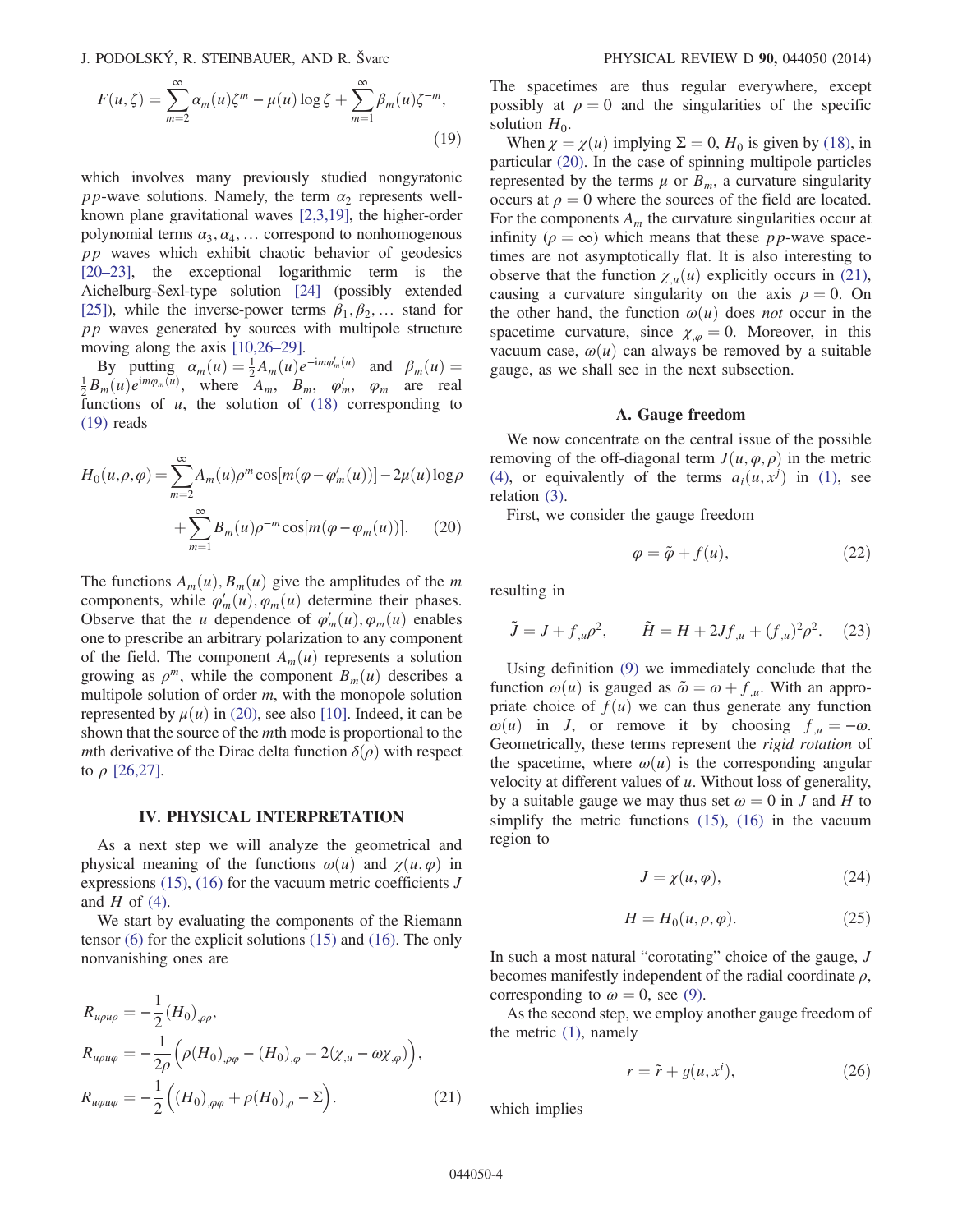$$
\tilde{a}_i = a_i - g_{i}, \qquad \tilde{H} = H - 2g_{u}.
$$
 (27)

<span id="page-4-1"></span>To achieve  $\tilde{a}_i = 0$  for  $i, j = 2, 3$ , the function g must be a potential of  $a_i$ , i.e.,  $a_i = g_i$ . A necessary condition for this is that the integrability conditions

$$
2\Omega_{ij} \equiv a_{j,i} - a_{i,j} = g_{,ji} - g_{,ij} = 0 \tag{28}
$$

<span id="page-4-5"></span>are satisfied. It is very convenient to express these quantities and relations using differential forms defined on the transverse two-space (spanned by  $x^2$ ,  $x^3$ ), namely the oneform  $\alpha$ , and the two-form  $\Omega$  as

$$
\mathbf{a} \equiv a_i \mathbf{d} x^i, \qquad \Omega \equiv \frac{1}{2} \mathbf{d} \mathbf{a} = \frac{1}{2} \Omega_{ij} \mathbf{d} x^i \wedge \mathbf{d} x^j. \qquad (29)
$$

<span id="page-4-2"></span>The integrability conditions [\(28\)](#page-4-1) then translate to

$$
2\Omega = \mathbf{d}\mathbf{a} = 0. \tag{30}
$$

<span id="page-4-4"></span>It is useful to express the one-form  $\boldsymbol{a}$  in polar coordinates using [\(2\)](#page-1-5) and [\(3\)](#page-1-4) where  $J(u, \rho, \varphi)$  is the metric function in [\(4\)](#page-1-1). This leads to the simple expression

$$
\mathbf{a} = J\mathbf{d}\varphi, \text{ which implies}
$$

$$
\Omega = \frac{1}{2}J_{,\rho}\mathbf{d}\rho \wedge \mathbf{d}\varphi = \omega\rho \mathbf{d}\rho \wedge \mathbf{d}\varphi, \qquad (31)
$$

<span id="page-4-7"></span>see [\(9\),](#page-2-2) so that the integrability conditions [\(28\)](#page-4-1) turn into the simple single equation

$$
J_{,\rho} = 0. \tag{32}
$$

Moreover, as we have seen above in [\(24\)](#page-3-6) this condition can be assumed to hold without loss of generality in the entire vacuum region. So by the Poincaré lemma, the closed form  $a$  is locally exact, i.e., locally in the vacuum region there exists a suitable function g such that  $a = d$ g. In view of [\(27\)](#page-3-7), the corresponding gauge transformation [\(26\)](#page-3-8) then explicitly removes all the components  $\tilde{a}_i$  from the metric of the form [\(1\)](#page-0-3), that is  $a = 0$ .

However, since we have assumed the source to be located along (a part of) the axis the vacuum region is not contractible and hence the closed form  $\boldsymbol{a}$  is not globally exact, which means that even in the vacuum region we cannot globally remove the off-diagonal terms in the metric. Clearly, the properties of possible gyratons are related to the cohomology of the vacuum region.

<span id="page-4-3"></span>Summing up, when considering  $pp$ -wave spacetimes with gyratonic sources located along  $\rho = 0$  it is not only preferable, but in fact necessary, to keep the off-diagonal terms in the metric and employ them to express the relevant physical parameter (namely the angular momentum of the source) in the most efficient way, which we will do next. To this end we consider the contour integral

$$
\oint_C \mathbf{a} = \oint_C a_i \mathbf{d} x^i = \oint_C J \mathbf{d} \varphi,\tag{33}
$$

where  $C$  is an arbitrary contour in the transverse two-space running around the axis  $\rho = 0$  (once and counterclockwise). In fact, by [\(30\)](#page-4-2) it is independent of the choice of the contour  $C$  in the vacuum region, and it is also gauge independent with respect to [\(27\).](#page-3-7)

## <span id="page-4-0"></span>B. Energy and angular momentum of the source

Now, following previous works of Bonnor and Frolov with collaborators [\[7,9\],](#page-14-4) we will relate the metric functions H and J to the principal physical properties of the source, namely its total energy and angular momentum. In particular, we will prove that the integral [\(33\)](#page-4-3) directly determines the angular momentum density of the gyratonic source.

In the linearized theory when the gravitational field is weak the total mass-energy  $M$  and total angular momentum  $J^{\mu\nu}$  (relative to the origin of coordinates) on the spacelike hypersurface of constant time  $t$  are given by [\[30\]](#page-14-12)

$$
M \equiv \iiint T^{tt} dxdydz,
$$
  

$$
J^{\mu\nu} \equiv \iiint (x^{\mu} T^{\nu t} - x^{\nu} T^{\mu t}) dxdydz,
$$
 (34)

respectively, where  $x^{\mu} = (t, x, y, z)$  are Minkowski background coordinates. In this section it is assumed that the energy-momentum tensor  $T_{\mu\nu}$  of the source is localized in a cylindrical region of radius R around the axis  $\rho = 0$ , with a finite length  $L$  in the  $\zeta$  direction, as shown in Fig. [1.](#page-5-1) As is standard, we assume that the cylindrical source region is matched to the external vacuum region in a  $C<sup>1</sup>$  way.

For negligible metric functions  $H$  and  $a_i$  the metric [\(1\)](#page-0-3) approaches flat Minkowski space with the coordinates  $u = \frac{1}{\sqrt{2}}(t - z)$ ,  $r = \frac{1}{\sqrt{2}}(t + z)$ ,  $x^2 = x$ ,  $x^3 = y$ . The nontrivial gyratonic components are  $T_{uu} = \rho$  and  $T_{ui} = j_i$ ,<br>vielding  $T^{tt} = \frac{1}{\rho} \rho T^{xt} = \frac{1}{\rho} i$  and  $T^{yt} = \frac{1}{\rho} i$ . Since the yielding  $T^{tt} = \frac{1}{2} \rho$ ,  $T^{xt} = -\frac{1}{\sqrt{2}} j_x$  and  $T^{yt} = -\frac{1}{\sqrt{2}} j_y$ . Since t is fixed we can substitute  $dz$  by  $-\sqrt{2}du$  in which, however, the negative sign is effectively compensated by the fact that the negative sign is effectively compensated by the fact that the boundary value  $z = 0$  corresponds to  $u = \frac{1}{\sqrt{2}}t$  while  $z = L$  corresponds to  $u = \frac{1}{\sqrt{2}}(t - L) < \frac{1}{\sqrt{2}}t$ . Therefore,

$$
M = \frac{1}{\sqrt{2}} \iiint \rho \, dx \, dy \, du,
$$
  

$$
J^{xy} = \iiint (y j_x - x j_y) \, dx \, dy \, du.
$$
 (35)

<span id="page-4-6"></span>The function

$$
\mathcal{M}(u) = \frac{1}{\sqrt{2}} \iint_{S} \varrho \, \mathrm{d}x \, \mathrm{d}y,\tag{36}
$$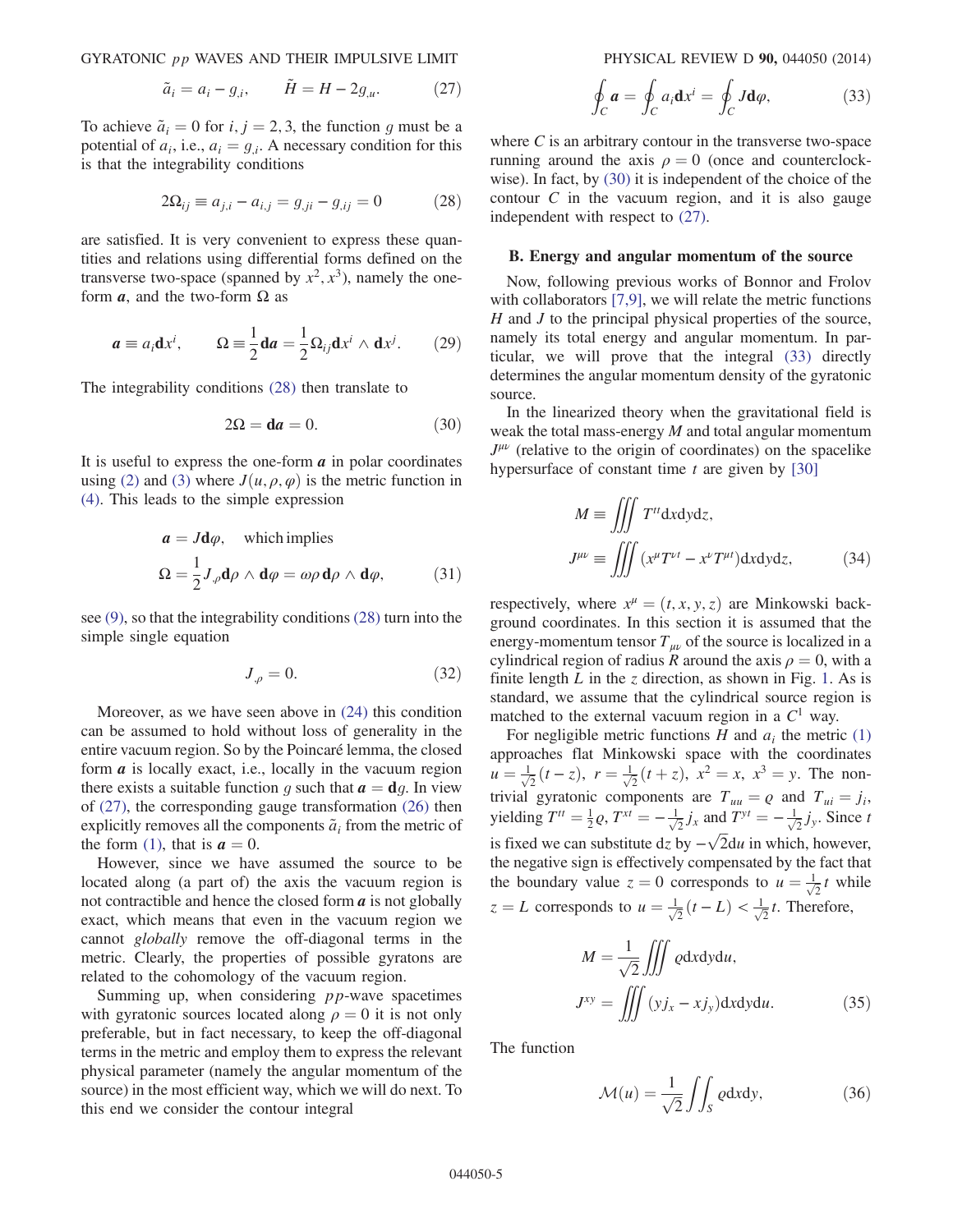J. PODOLSKÝ, R. STEINBAUER, AND R. Švarc PHYSICAL REVIEW D 90, 044050 (2014)

<span id="page-5-1"></span>

FIG. 1. Schematic picture of the localized gyratonic source generating a vacuum sandwich gravitational wave. It also indicates the dragging effect which causes the parallelly propagated interpretation Cartesian frames  $\{e_{(1)}, e_{(2)}, e_{(3)}\}$  to rotate inside the gyraton with the angular velocity  $\hat{u}\omega(u, \rho, \varphi)$  with respect to the background frames  $\{\bar{e}_{(1)}, \bar{e}_{(2)}, \bar{e}_{(3)}\}$ . In the region outside the source it is always possible to set  $\omega = 0$ .

<span id="page-5-2"></span>where the surface integral is taken over the disc  $S$  of radius R in the transverse space, thus represents the mass-energy density of the source as a function of the retarded time  $u$ such that  $M = \int M(u) du$ , while the angular momentum<br>density of the avectonic source is given by density of the gyratonic source is given by

$$
\mathcal{J}(u) = \iint_{S} (yj_x - xj_y) dxdy, \qquad (37)
$$

so that  $J^{xy} = \int \mathcal{J}(u) \mathrm{d}u$ .<br>It is now seen from the

It is now seen from the field equation [\(14\)](#page-2-3) that the massenergy density  $\mathcal{M}(u)$  of the source is determined by the metric function H, namely by the surface integral of  $\triangle H$  in the transverse space (in the gauge  $\omega = 0$  and for  $J_{\phi} = 0$ ).

Interestingly, the angular momentum density  $\mathcal{J}(u)$  is directly determined by the contour integral of the metric function J or, equivalently,  $a_i$ . Indeed, expressing [\(37\)](#page-5-2) in polar coordinates and employing the second field equation [\(13\)](#page-2-1) it becomes

$$
\mathcal{J}(u) = -\iint_{S} j_{\varphi} \rho \, d\rho d\varphi = \frac{1}{8\pi} \int_{0}^{2\pi} \left( \int_{0}^{R} \omega_{,\rho} \rho^{2} d\rho \right) d\varphi.
$$
\n(38)

Using integration by parts and assuming that  $\omega \rho^2$  vanishes at  $\rho = 0$ , the inner integral can be rewritten as

$$
\omega(R)R^2 - 2\int_0^R \omega \rho \,d\rho. \tag{39}
$$

However,  $\omega(R) = 0$  because on the cylindrical boundary  $\rho = R$  of the gyratonic source the metric function J and its derivative  $J_{\rho} = 2\omega\rho$ , cf. [\(9\),](#page-2-2) are continuously joined to the external vacuum region in which  $\omega = 0$  everywhere (using the gauge freedom to remove the rigid rotation). We thus obtain

$$
\mathcal{J}(u) = -\frac{1}{4\pi} \iint_{S} \omega \rho \, d\rho d\varphi, \tag{40}
$$

<span id="page-5-3"></span>which can be reexpressed in a geometric way using expression [\(31\)](#page-4-4) for the two-form  $Ω$  as

$$
\mathcal{J}(u) = -\frac{1}{4\pi} \iint_S \omega \rho \, \mathbf{d}\rho \wedge \mathbf{d}\varphi = -\frac{1}{4\pi} \iint_S \Omega. \tag{41}
$$

<span id="page-5-5"></span>Now, employing [\(29\)](#page-4-5) and the Stokes theorem we obtain

$$
\mathcal{J}(u) = -\frac{1}{8\pi} \iint_S \mathbf{d}a = -\frac{1}{8\pi} \oint_C a,\tag{42}
$$

where  $C = \partial S$  is the outer contour. Therefore, the gaugeindependent contour integral [\(33\)](#page-4-3) directly determines the angular momentum density of the gyratonic source.

Moreover, from [\(41\)](#page-5-3) we conclude that if  $\Omega = 0$  everywhere in the whole spacetime, the integrals [\(33\)](#page-4-3) vanish for any closed contour  $C$  and there is no gyraton. The presence of the gyraton is identified by  $\Omega \neq 0$  in some region, for example along (a part of) the axis. This necessarily implies  $\mathcal{J}(u) \neq 0$ , so that the angular momentum is nonvanishing.

In particular, for the simplest gyraton [7–[10,15\]](#page-14-4) located at  $\rho = 0$  given by  $J = J(u)$  only, we have  $a = J(u)d\varphi$  in the external vacuum region. This closed form  $\alpha$  is not globally exact, hence it can not be globally removed and  $\mathcal{J}(u) = -\frac{1}{4}J(u) \neq 0$  for any loop C around  $\rho = 0$  as in (33). Hence the source is given that [\(33\)](#page-4-3). Hence, the source is gyrating.

#### C. Interpretation frame

<span id="page-5-0"></span>To support this conclusion—and to enable a further analysis—it is convenient to introduce a suitable interpretation orthonormal frame  $\{e_{\alpha}(\tau)\}\$ . At any point along an arbitrary (future-oriented) timelike geodesic  $\gamma(\tau)$ , where  $\tau$ is the proper time, this defines an observer's framework in which physical measurements are made and interpreted. The timelike vector is identified with the velocity vector of the observer,  $e_{(0)} = u$ , while  $e_{(1)}, e_{(2)}, e_{(3)}$  are perpendicular spacelike unit vectors which form its local Cartesian basis in the hypersurface orthogonal to  $u$ ,  $e_a \cdot e_b \equiv$  $g_{\alpha\beta}e^{\alpha}_{\alpha}e^{\beta}_{\beta} = \text{diag}(-1, 1, 1, 1)$ . It is also convenient to intro-<br>duce an associated null frame  $\{k | \rho_{\alpha}, \rho_{\alpha}\}$  by the duce an associated null frame  ${k, l, e_{(2)}, e_{(3)}}$  by the relations relations

<span id="page-5-4"></span>
$$
k = \frac{1}{\sqrt{2}}(u + e_{(1)}), \qquad l = \frac{1}{\sqrt{2}}(u - e_{(1)}).
$$
 (43)

Thus k and l are future-oriented null vectors, while  $e_{(i)}$  for  $i = 2, 3$  are spatial unit vectors orthogonal to them: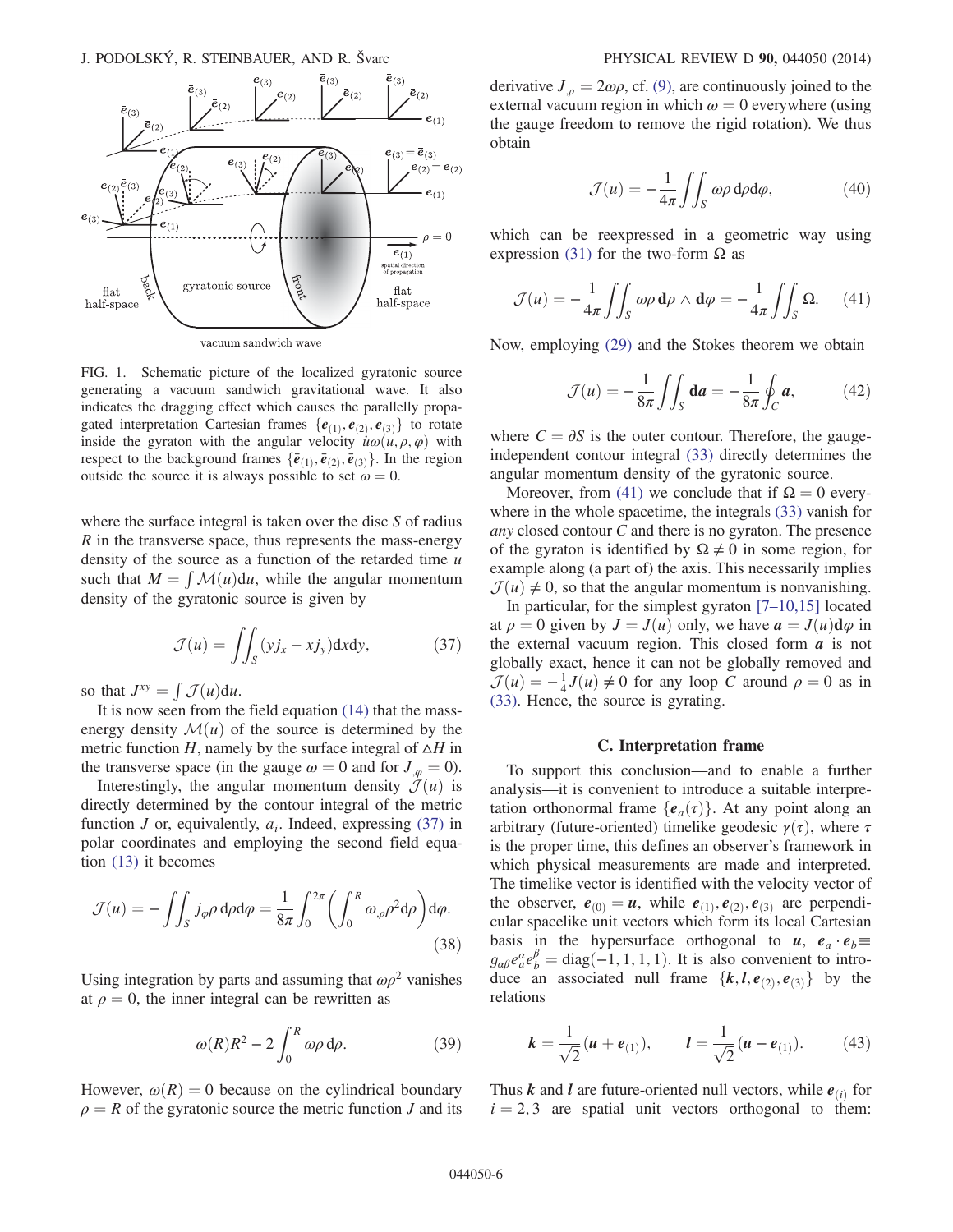$k \cdot l = -1, \quad e_{(i)} \cdot e_{(j)} = \delta_{ij}, \quad k \cdot k = 0 = l \cdot l, \quad k \cdot e_{(i)} = 0$  $0 = l \cdot e_{(i)}$ . In view of definition [\(43\),](#page-5-4) the spatial vector  $e_{(1)} = \sqrt{2k - u}$  is privileged, and we will refer to it as the longitudinal vector. The vectors  $e_{(1)}$ , will be called the longitudinal vector. The vectors  $e_{(2)}, e_{(3)}$  will be called the transverse vectors.

<span id="page-6-1"></span>For the  $pp$ -wave metric  $(1)$  such an interpretation null frame, adapted to any geodesic observer with the fourvelocity  $u = \dot{r}\partial_r + \dot{u}\partial_u + \dot{x}^2\partial_{x^2} + \dot{x}^3\partial_{x^3}$ , reads

$$
\mathbf{k} = \frac{1}{\sqrt{2}u} \partial_r,
$$
\n
$$
\mathbf{l} = \left(\sqrt{2}\dot{r} - \frac{1}{\sqrt{2}u}\right)\partial_r + \sqrt{2}u\partial_u + \sqrt{2}\dot{x}^2\partial_x^2 + \sqrt{2}\dot{x}^3\partial_x^3,
$$
\n
$$
\mathbf{e}_{(i)} = \left(a_k + \frac{\dot{x}^j}{\dot{u}}\delta_{jk}\right)e_{(i)}^k\partial_r + e_{(i)}^2\partial_x^2 + e_{(i)}^3\partial_x^3,
$$
\n(44)

where  $\delta_{kl}e_{(j)}^k e_{(j)}^l = \delta_{ij}$ , and the dot denotes differentiation<br>with geographic and  $\delta_{kl}$  is view of (5) or (10) it immediately with respect to  $\tau$ . In view of [\(5\)](#page-1-6) or [\(10\)](#page-2-8) it immediately follows that  $\dot{u}$  = const along any geodesic. Notice that  $k$  is proportional to the privileged null vector field  $\partial_r$  which is covariantly constant. Its spatial projection is oriented along the longitudinal vector  $e_{(1)}$ , which thus represents the propagation direction of gravitational waves and the gyratonic source, whereas  $e_{(2)}$ ,  $e_{(3)}$  span the transverse two-space at any  $\tau$ .

Let us investigate the behavior of the interpretation frame under the gauge [\(22\)](#page-3-2),  $\varphi = \tilde{\varphi} + f(u)$  with  $f_u = -\omega$ , followed by the gauge [\(26\).](#page-3-8) The latter, expressed in polar coordinates with  $\rho = \tilde{\rho}$ , takes the form  $r = \tilde{r} + g(u, \tilde{\varphi})$ , implying  $J = J - g_{\phi}$  and  $H = H - 2g_{\mu}$ . Using the relations [\(2\),](#page-1-5) [\(3\)](#page-1-4), and taking the most convenient choice

$$
e_{(2)}^2 = \cos \varphi
$$
,  $e_{(2)}^3 = \sin \varphi$ ,  
\n $e_{(3)}^2 = -\sin \varphi$ ,  $e_{(3)}^3 = \cos \varphi$  (45)

<span id="page-6-8"></span>in [\(44\)](#page-6-1), we obtain

$$
k = \frac{1}{\sqrt{2}\dot{u}} \partial_{\ddot{r}},\tag{46}
$$

$$
\mathbf{l} = \left(\sqrt{2}\dot{\tilde{r}} - \frac{1}{\sqrt{2}\dot{u}}\right)\partial_{\tilde{r}} + \sqrt{2}\dot{u}\partial_u + \sqrt{2}\dot{\rho}\partial_\rho + \sqrt{2}\dot{\tilde{\varphi}}\partial_{\tilde{\varphi}},
$$
\n(47)

<span id="page-6-3"></span>
$$
\boldsymbol{e}_{(2)} = \frac{\dot{\rho}}{\dot{u}} \partial_{\tilde{r}} + \partial_{\rho},\tag{48}
$$

<span id="page-6-4"></span>
$$
\boldsymbol{e}_{(3)} = \left(\frac{\tilde{\boldsymbol{J}}}{\rho} + \rho \frac{\dot{\tilde{\boldsymbol{\phi}}}}{\dot{\boldsymbol{i}}} \right) \partial_{\tilde{\boldsymbol{r}}} + \frac{1}{\rho} \partial_{\tilde{\boldsymbol{\phi}}},\tag{49}
$$

<span id="page-6-2"></span>where

$$
\tilde{J} = J - \omega \rho^2 - g_{,\tilde{\varphi}}.\tag{50}
$$

This gives the interpretation frame adapted to the polar coordinates of the metric [\(4\)](#page-1-1), for which  $\partial_{\rho}$  and  $\frac{1}{\rho} \partial_{\tilde{\varphi}}$  are the natural radial and axial unit vectors in the transverse space. The form of the interpretation frame is clearly gauge invariant, with the physical part of the off-diagonal metric function determined by [\(50\)](#page-6-2). In fact, we can always fix the most suitable gauge of coordinates (and thus the "canonical" frame) in such a way that  $\tilde{J}$  does not contain the rigid rotation and the trivial part generated by the potential g.

<span id="page-6-5"></span>For static geodesic observers with  $\dot{\rho} = 0 = \dot{\tilde{\varphi}}$ , the pressions (48) (49) simplify to expressions [\(48\)](#page-6-3), [\(49\)](#page-6-4) simplify to

$$
\boldsymbol{e}_{(2)} = \partial_{\rho}, \qquad \boldsymbol{e}_{(3)} = \frac{1}{\rho} (\tilde{J} \partial_{\tilde{r}} + \partial_{\tilde{\varphi}}). \tag{51}
$$

Interestingly, the single function  $\tilde{J}$  directly enters (only) the expressions [\(49\)](#page-6-4) or [\(51\)](#page-6-5) for the axial vector  $e_{(3)}$ , distinguishing thus the usual pp-wave case  $\ddot{J}=0$  from the case  $J \neq 0$  that involves the spinning gyraton source. Indeed, for the simplest gyraton [\[7,9,10\]](#page-14-4) given by  $\tilde{J} = \chi(u) \neq 0$ , the invariant contour integral [\(33\)](#page-4-3) around  $\rho = 0$  gives the angular momentum density  $\mathcal{J}(u) = -\frac{1}{4}\chi(u)$ , see the end<br>of subsection IV B of subsection [IV B.](#page-4-0)

### D. Analysis of the dragging effect

<span id="page-6-0"></span>Now we will demonstrate that the off-diagonal metric functions  $a_i$  in [\(1\)](#page-0-3), or equivalently the function J in [\(4\)](#page-1-1), directly encode the rotational "dragging" effect of the spinning source on the spacetime. To this end we employ the canonical orthonormal frame  ${e_a}$  adapted to a (timelike) geodesic observer and the associated null frame  $\{k, l, e_{(2)}, e_{(3)}\}$ . Using their mutual relation [\(43\)](#page-5-4), we can prove that the interpretation null frame [\(44\)](#page-6-1) is parallelly transported along a timelike geodesic  $\gamma(\tau)$  in the spacetime [\(1\)](#page-0-3) if, and only if,

$$
\frac{\mathrm{d}e_{(i)}^k}{\mathrm{d}\tau} = \Omega^k{}_l e_{(i)}^l,\tag{52}
$$

<span id="page-6-7"></span><span id="page-6-6"></span>i, k, l = 2, 3, in which  $\Omega^{k}$  are elements of the antisymmetric 2 × 2 matrix metric  $2 \times 2$  matrix

$$
\Omega^{k}_{l}(\tau) \equiv \dot{u}\delta^{kj}\Omega_{jl},\qquad(53)
$$

where  $\Omega_{jl} = \frac{1}{2} (a_{l,j} - a_{j,l})$  are the components of the two form  $\Omega = \frac{1}{2} \mathbf{d} \mathbf{z}$  (28) (29) The only portrivial two-form  $\Omega = \frac{1}{2} d\mathbf{a}$ , see [\(28\)](#page-4-1), [\(29\).](#page-4-5) The only nontrivial<br>metrix element is  $Q^2 = Q^3$ , so that  $Q^2(\mathbf{a}) = iQ$ . matrix element is  $\Omega^2$ <sub>3</sub> =  $-\Omega^3$ <sub>2</sub>, so that  $\Omega^2$ <sub>3</sub>( $\tau$ ) =  $\mu\Omega_{23}$  =  $\frac{1}{2}\mu$ (*a*<sub>23</sub> = *A*<sub>23</sub>) evaluated along  $\nu(\tau)$  where  $\mu$  = const  $\frac{1}{2}\dot{u}(a_{3,2} - a_{2,3})$ , evaluated along  $\gamma(\tau)$ , where  $\dot{u} = \text{const.}$ Moreover, using  $(2)$ ,  $(3)$ ,  $(9)$  we see that

$$
\Omega_{23} = \frac{J_{,\rho}}{2\rho} = \omega(u,\rho,\varphi). \tag{54}
$$

To prove  $(52)$ , we use the fact that the vector k is covariantly constant and thus parallelly transported, and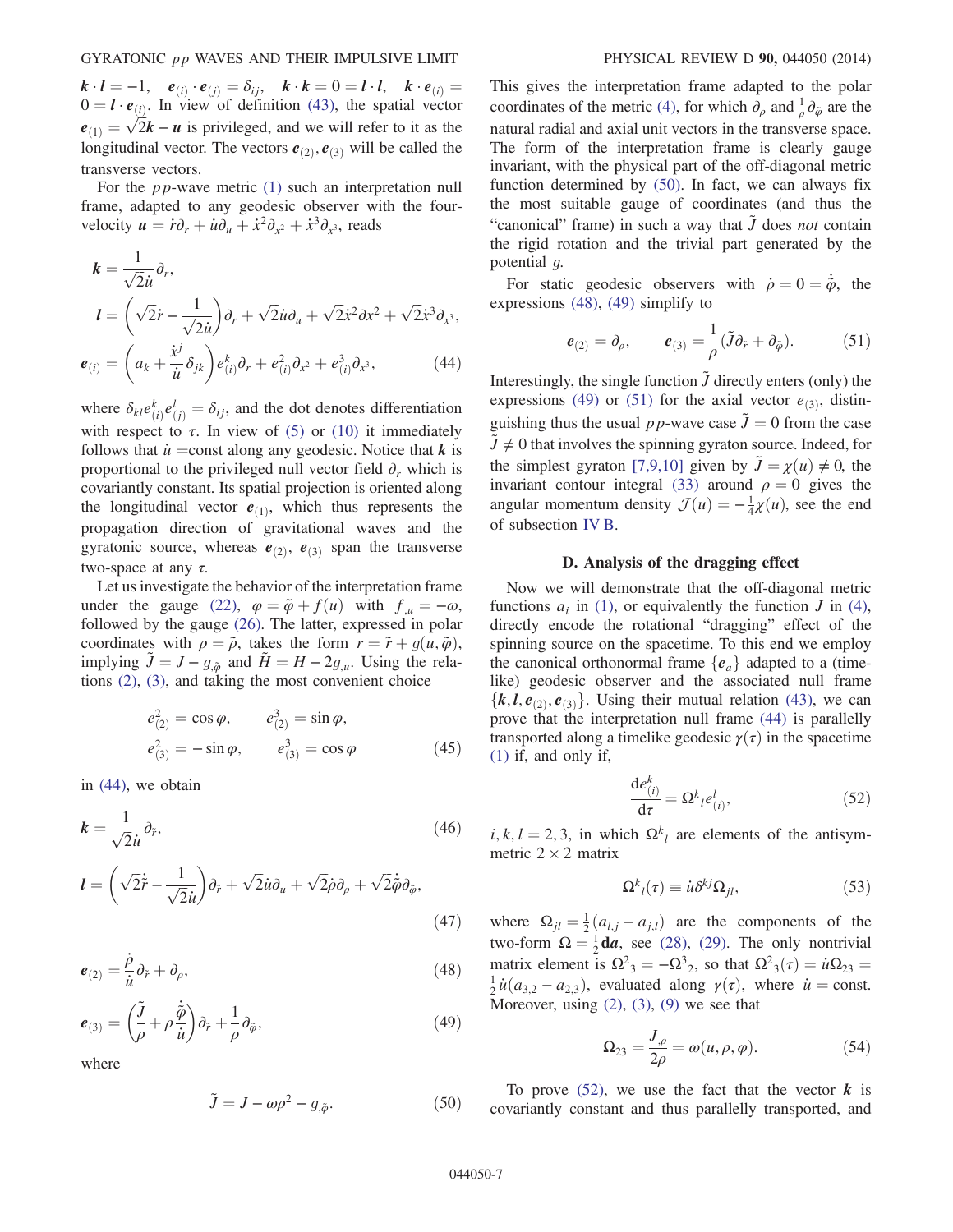therefore  $l = \sqrt{2}u - k$  is also parallelly transported. It only remains to ensure that  $\frac{De_{(i)}^{\mu}}{dt} = 0$  for  $i = 2, 3$ . By using [\(44\)](#page-6-1), [\(10\)](#page-2-8) we obtain  $\frac{De_{(i)}^{\mu}}{dr} = 0$ . The spatial components yield the condition [\(52\),](#page-6-6) [\(53\)](#page-6-7). Finally, from the derivative of the condition  $\mathbf{u} \cdot \mathbf{e}_{(i)} = 0$  it follows that  $g_{\alpha\beta}u^{\alpha} \frac{\mathrm{D}e_{(i)}^{\beta}}{\mathrm{d}\tau}$  $\frac{d\tau}{d\tau} = 0$ . Since  $\frac{De^{u}(i)}{1-\frac{u^{2}}{2}}$  $\frac{\partial e^\mu_{(i)}}{\mathrm{d}\tau}=0=\frac{\mathrm{D}e^\mu_{(i)}}{\mathrm{d}\tau}$ ðiÞ  $\frac{\partial e_{(i)}^k}{\partial \tau}$  we obtain  $g_{\alpha r} u^{\alpha} \frac{D e_{(i)}^k}{\partial \tau}$  $\frac{\text{De}_{(i)}^{\mu}}{\text{d}\tau} = 0 = \frac{\text{De}_{(i)}^{\mu}}{\text{d}\tau}$  we obtain  $g_{\alpha r} u^{\alpha} \frac{\text{De}_{(i)}^{\mu}}{\text{d}\tau} = -\dot{u} \frac{\text{De}_{(i)}^{\mu}}{\text{d}\tau} = 0 \Rightarrow$ <br> $\frac{\text{De}_{(i)}^{\mu}}{\text{d}\tau} = 0$ , which completes the argument (recalling that when  $\dot{u} = 0$  the geodesic cannot be timelike).

If  $\Omega = 0$  everywhere in the spacetime, the metric functions  $a_i$  can be globally removed by [\(26\)](#page-3-8) and [\(27\)](#page-3-7), hence there is no gyraton. From [\(52\),](#page-6-6) [\(53\)](#page-6-7) it then follows that the coefficients  $e_{(i)}^k$  of the parallelly propagated<br>intermediation from any just constants. It is thus not interpretation frame are just constants. It is thus natural to consider a reference Cartesian basis  $\bar{\mathbf{e}}_{(2)}, \bar{\mathbf{e}}_{(3)}$  given by the simplest choice  $\bar{e}_{(i)}^k = \delta_i^k$ . The corresponding null reference frame  $\{k, l, \bar{e}_{(2)}, \bar{e}_{(3)}\}$ , where

$$
\bar{e}_{(i)} \equiv \left( a_i + \delta_{ij} \frac{\dot{x}^j}{\dot{u}} \right) \partial_r + \partial_{x^i}, \tag{55}
$$

<span id="page-7-1"></span>is parallelly propagated along all timelike geodesics in any nongyratonic pp-wave spacetime and, in particular, in Minkowski background (with the usual choice  $a_i = 0$ ).

It is possible (and useful) to introduce the reference frame  $(55)$  along any geodesic in the general pp-wave spacetime with a gyraton encoded by nontrivial functions  $a_i$ . Of course, it remains parallelly propagated in the flat Minkowski regions in front and behind the sandwich/ impulsive wave. Interestingly, this is also true in the vacuum region outside the gyratonic source [after removing the global rigid rotation function  $\omega(u)$  by a suitable gauge [\(22\)](#page-3-2), cf. the canonical choice allowed by [\(50\)\]](#page-6-2), as indicated in Fig. [1.](#page-5-1) On the other hand, inside the gyratonic source the metric components  $a_i$  are such that  $\Omega \neq 0$ . The reference frame [\(55\)](#page-7-1) thus does *not* propagate parallelly in the source region of the spacetime because the right-hand side of [\(52\)](#page-6-6) is nonzero. Instead, it is the frame  $\{k, l, e_{(2)}, e_{(3)}\}$  given by [\(44\)](#page-6-1) that is parallelly transported, provided [\(52\)](#page-6-6) is satisfied.

<span id="page-7-2"></span>Because both the bases  $\bar{e}_{(2)}, \bar{e}_{(3)}$  and  $e_{(2)}, e_{(3)}$  in the transverse two-space are normalized to be perpendicular unit vectors, they must be related by a linear transformation

$$
\boldsymbol{e}_{(i)} = A^j{}_i \bar{\boldsymbol{e}}_{(j)},\tag{56}
$$

where  $A^{j}{}_{i}(\tau)$  are elements of an orthonormal  $2 \times 2$  matrix.<br>The antisymmetric matrix  $Q^{k}(\tau)$  introduced in (53) is The antisymmetric matrix  $\Omega^{k}{}_{l}(\tau)$  introduced in [\(53\)](#page-6-7) is<br>thus the angular velocity of rotation of the parallelly thus the angular velocity of rotation of the parallelly transported interpretation basis  $e_{(i)}$ , given by [\(44\)](#page-6-1), with respect to the reference basis  $\bar{e}_{(k)}$ , introduced in [\(55\)](#page-7-1). Indeed, for  $\bar{e}_{(j)}^k = \delta_j^k$  it follows from [\(56\)](#page-7-2) that  $e_{(i)}^k = A_k^k$ .<br>Differentiating this relation with respect to a end write (53) Differentiating this relation with respect to  $\tau$  and using [\(52\)](#page-6-6) we get  $\frac{d}{dt} A^k_i = \Omega^k{}_j A^j{}_i$ . Multiplication by the inverse matrix  $(A^{-1})^i_{l} = (A^{T})^i_{l}$  yields

$$
\Omega^{k}{}_{l} = \left(\frac{\mathrm{d}}{\mathrm{d}\tau}A\right)^{k}{}_{l}(A^{T})^{i}{}_{l}.\tag{57}
$$

It is well known [\[31,32\]](#page-14-13) that this is the antisymmetric angular velocity matrix corresponding to the rotation described by A.

This enables us to physically interpret the metric component  $J$  in the  $pp$ -wave metric [\(4\):](#page-1-1) inside the gyratonic source it causes the "rotation dragging effect" on parallelly propagated frames, as shown in Fig. [1](#page-5-1). Specifically, the parallelly transported frame [\(44\)](#page-6-1) rotates in the two-space spanned by  $e_{(2)}, e_{(3)}$  with the angular velocity of rotation  $\Omega^2_{3}(\tau) = i\omega(u(\tau), \rho(\tau), \varphi(\tau))$ , where  $\omega = L/2\rho$ . Such rotation is measured with respect to the  $\omega = J_{\rho}/2\rho$ . Such rotation is measured with respect to the background reference frame  $\{k, l, \bar{e}_{(2)}, \bar{e}_{(3)}\}$ , where k, l are the same as in [\(44\)](#page-6-1) while  $\bar{e}_{(2)}$ ,  $\bar{e}_{(3)}$  are defined in [\(55\),](#page-7-1) which is the most natural choice when  $J = 0$ .

Since we are primarily interested in impulsive or sandwich  $pp$  waves which have compact supports (finite duration), the frames  $\bar{e}_{(i)}$  are well defined both "in front" and "behind" the wave, see Fig. [1.](#page-5-1) Moreover, when the gyratonic source is localized in a cylindrical region of radius R around  $\rho = 0$ , the vacuum region outside such a source globally admits the parallelly transported frame  $\{k, l, \bar{e}_{(2)}, \bar{e}_{(3)}\}$ . It forms the reference frame of distant observers, with respect to which the parallelly transported frame [\(44\)](#page-6-1) inside the source rotates.

Within the gyratonic source it follows from [\(13\)](#page-2-1) that

$$
\omega(u,\rho,\varphi) = -8\pi \int \frac{j_{\varphi}}{\rho} d\rho.
$$
 (58)

At any fixed u and  $\varphi$ , the function  $\omega$  is depending on  $\rho$ , so that the angular velocity  $\dot{u}\omega$  depends on the radial distance from the axis. It is thus a differential rotation which (in contrast to the rigid one) cannot be removed by a gauge. For the Bonnor solution [\[7\]](#page-14-4) there is  $\omega \propto (R - \rho)$  inside the cylindrical gyratonic source, i.e.,  $\omega$  linearly decreases to zero at its outer boundary  $\rho = R$ , and  $\omega = 0$  everywhere in the external vacuum region. This is fully consistent with the integrability conditions [\(28\)](#page-4-1) for the two-form  $\Omega =$  $\omega \rho \, d\rho \wedge d\varphi$ , see [\(31\).](#page-4-4) Such conditions are obviously valid in the external vacuum region  $\rho \ge R$ , but inside the gyratonic source  $0 \le \rho < R$  there is  $\Omega \ne 0$ , and by [\(41\)](#page-5-3) the gyratonic source has a nonvanishing angular momentum density given by  $\mathcal{J}(u) \neq 0$ .

## E. The field scalars

<span id="page-7-0"></span>To determine the algebraic structure of the general spacetime [\(4\),](#page-1-1) it is important to evaluate the nontrivial Newman-Penrose scalars which are components of the gravitational and gyratonic matter fields in a suitable null frame. We employ the frame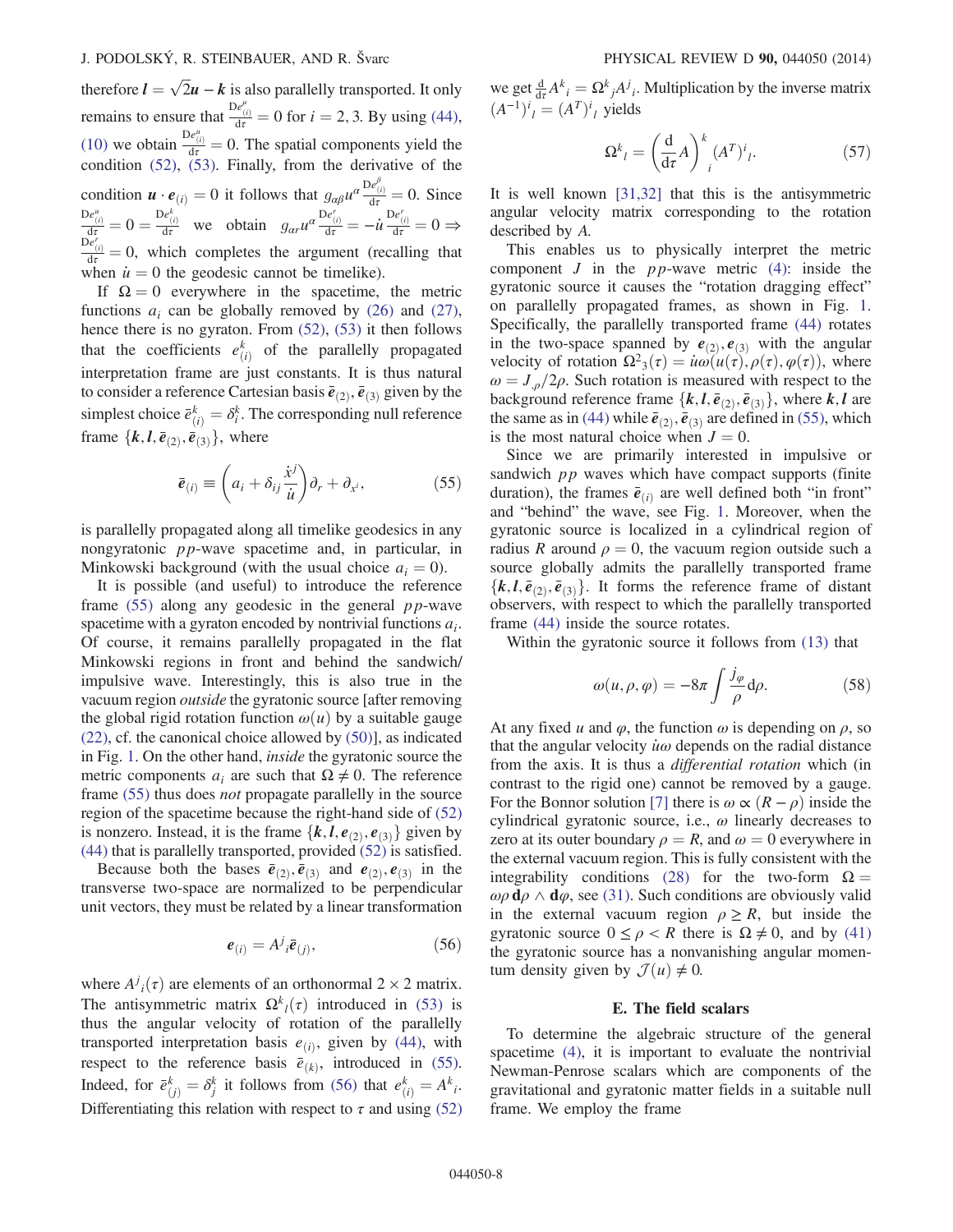$$
k = \partial_r,\tag{59}
$$

$$
l = \partial_u + \frac{1}{2} H \partial_r,\tag{60}
$$

$$
\mathbf{m} = \frac{1}{\sqrt{2}} (\mathbf{e}_{(2)} + i\mathbf{e}_{(3)}) = \frac{1}{\sqrt{2}} \left( \partial_{\rho} + \frac{i}{\rho} (\partial_{\phi} + J\partial_{r}) \right), (61)
$$

<span id="page-8-6"></span>which is a particular case of [\(46\)](#page-6-8)–[\(49\)](#page-6-4) with  $\dot{\rho} = 0 = \dot{\varphi}$ ,  $\dot{u} = \frac{1}{\sqrt{2}}$ , where we have dropped the tildes. Projecting the Weyl tensor components [using  $(6)$ ,  $(7)$  and  $R = 0$ ] we obtain

$$
\Psi_4 = -\frac{1}{4} \left( H_{,\rho\rho} - \frac{1}{\rho} H_{,\rho} - \frac{1}{\rho^2} H_{,\varphi\varphi} \right) - \frac{1}{2\rho^2} J_{,\mu\varphi} \n+ \frac{i}{2\rho^2} (\rho H_{,\rho\varphi} - H_{,\varphi} - \rho J_{,\mu\rho} + 2J_{,\mu}),
$$
\n(62)

$$
\Psi_3 = -\frac{1}{2\sqrt{2}} \left( \frac{1}{\rho} \omega_{,\varphi} + i \omega_{,\rho} \right) = -\frac{4\pi}{\sqrt{2}} \left( j_\rho - \frac{i}{\rho} j_\varphi \right), \quad (63)
$$

<span id="page-8-7"></span>while the nonvanishing Ricci tensor components read

$$
\Phi_{22} = -\frac{1}{4}\Delta H + \omega^2 + \frac{1}{2\rho^2}J_{,\mu\varphi},\tag{64}
$$

$$
\Phi_{12} = -\bar{\Psi}_3,\tag{65}
$$

generalizing the results presented in Sec. 18.5 of [\[3\].](#page-14-5) The spacetime inside the gyratonic source is thus of Petrov type III. Notice the interesting fact that the gyrating matter component  $\Phi_{12}$  is uniquely connected to the gravitational field component  $\Psi_3$ . In particular, they vanish simultaneously, so that the spacetime is of type N if, and only if, there is no gyratonic matter in the given region. In such a case, the only nontrivial Newman-Penrose scalars are  $\Psi_4$ and  $\Phi_{22}$  (representing pure radiation matter field).

<span id="page-8-5"></span>Moreover, in the vacuum region outside the gyratonic source the field equations [\(13\),](#page-2-1) [\(14\)](#page-2-3) with  $j_i = 0 = \rho$ guarantee that  $\Phi_{12} = 0 = \Phi_{22}$  and  $\Psi_3 = 0$ . The gravitational field is of type N with the scalar  $\Psi_4$ , which simplifies using  $(15)–(17)$  $(15)–(17)$  $(15)–(17)$  to

$$
\Psi_4 = -\frac{1}{2} (H_0)_{,\rho\rho} \n+ \frac{i}{2\rho^2} \Big( \rho (H_0)_{,\rho\varphi} - (H_0)_{,\varphi} + 2(\chi_{,\mu} - \omega \chi_{,\varphi}) \Big). \tag{66}
$$

It can be observed that the real part of this curvature component is given by the second derivative of the function  $H_0$  in the radial direction  $\rho$ , while the imaginary part is determined by its derivative in the angular direction  $\varphi$  and the specific derivatives of  $\chi$ .

## V. GEODESIC DEVIATION

<span id="page-8-0"></span>Further physical properties of the gyratonic  $pp$ -wave spacetimes can be obtained by studying the specific deviation of nearby (timelike) geodesics. Such relative motion of free test particles is described by the equation of geodesic deviation [\[30\].](#page-14-12) To obtain invariant results, we employ the natural orthonormal frame introduced in subsection [IV C](#page-5-0). As summarized, e.g., in [\[33\],](#page-14-14) the geodesic deviation equation then takes the form

$$
\ddot{Z}^{(i)} = R^{(i)}_{(0)(0)(j)} Z^{(j)}, \tag{67}
$$

<span id="page-8-1"></span>where  $Z^{(i)}(\tau) \equiv e^{(i)} \cdot Z$  for i, j = 1, 2, 3 are spatial (Cartesian) frame components of the separation vector (Cartesian) frame components of the separation vector  $Z(\tau)$  determining the relative spatial position of two test particles, the physical relative acceleration is given by  $Z^{(i)}(\tau) \equiv e^{(i)} \cdot (\frac{D^2}{dr^2} \mathbf{Z})$ , and the relevant frame components of the Riemann tensor are  $R^{(i)}(0)(0)(j) = R_{(i)}(0)(0)(j) \equiv R_{(i)}(0)(0)(j)$  $R_{\mu\alpha\beta\nu}e_{(i)}^{\mu}u^{\alpha}u^{\beta}e_{(j)}^{\nu}$ .<br>In view of (21)

In view of  $(21)$  with  $(18)$ , the only nontrivial components  $R_{(i)(0)(0)(i)}$  in the reference frame [\(46\)](#page-6-8)–[\(49\)](#page-6-4) where  $e_{(0)} =$  $u = \frac{1}{\sqrt{2}}(k+l)$ , simplified by the gauge [\(22\),](#page-3-2) [\(26\)](#page-3-8), are  $R_{(2)(0)(0)(2)} = -R_{(3)(0)(0)(3)} \equiv A_+, R_{(2)(0)(0)(3)} \equiv A_{\times}$ , in which

<span id="page-8-4"></span>
$$
\mathcal{A}_{+} = \frac{1}{2} \dot{u}^{2} (H_{0})_{,\rho\rho},
$$
  
\n
$$
\mathcal{A}_{\times} = \frac{1}{2} \dot{u}^{2} \frac{1}{\rho^{2}} \left( \rho (H_{0})_{,\rho\varphi} - (H_{0})_{,\varphi} + 2(\chi_{,\mu} - \omega \chi_{,\varphi}) \right). \quad (68)
$$

<span id="page-8-2"></span>Recall that  $\omega = 0$  in the vacuum region outside the gyratonic source. The invariant equation of geodesic deviation [\(67\)](#page-8-1) in the interpretation frame, evaluated along the chosen timelike geodesic  $\gamma(\tau)$ , thus takes the explicit form

$$
\ddot{Z}^{(1)} = 0,
$$
  
\n
$$
\ddot{Z}^{(2)} = A_{+} Z^{(2)} + A_{\times} Z^{(3)},
$$
  
\n
$$
\ddot{Z}^{(3)} = A_{\times} Z^{(2)} - A_{+} Z^{(3)},
$$
\n(69)

where the functions  $A_+$  and  $A_{\times}$  obviously determine the two " $+$ " and " $\times$ " polarization amplitudes of the transverse gravitational waves propagating along  $e_{(1)}$ , respectively.

<span id="page-8-3"></span>It is now straightforward to calculate the explicit forms of these wave amplitudes for the large family of exact solutions [\(20\)](#page-3-4) when  $\chi = \chi(u)$ ,

$$
\mathcal{A}_{+} = \dot{u}^{2} \left[ \frac{\mu(u)}{\rho^{2}} + \frac{1}{2} \sum_{m=1}^{\infty} m(m+1) \frac{B_{m}(u)}{\rho^{m+2}} \cos[m(\varphi - \varphi_{m}(u))]\n+ \frac{1}{2} \sum_{m=2}^{\infty} m(m-1) A_{m}(u) \rho^{m-2} \cos[m(\varphi - \varphi'_{m}(u))]\n\right],
$$
\n(70)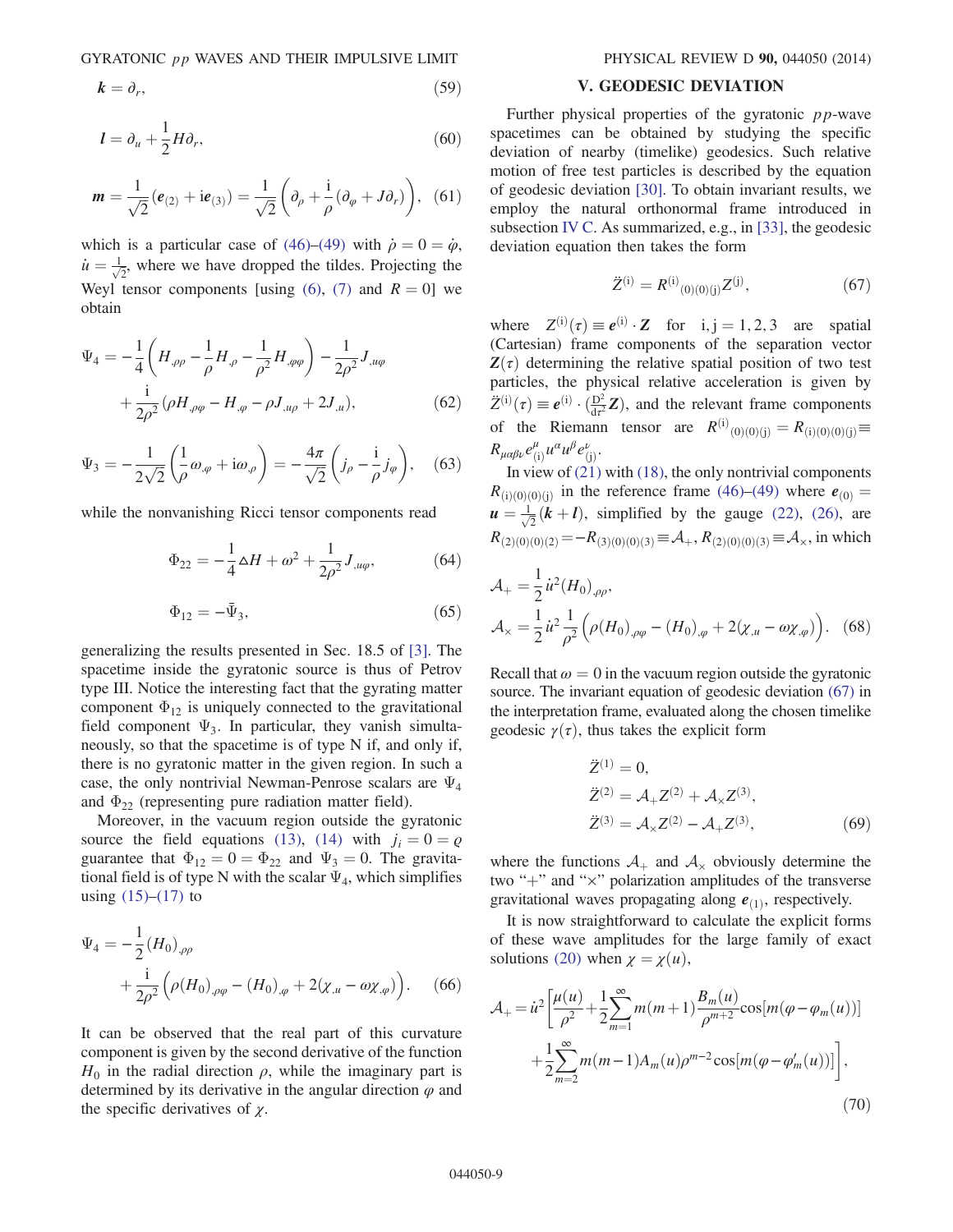<span id="page-9-2"></span>
$$
\mathcal{A}_{\times} = \dot{u}^2 \left[ \frac{\chi_{u}(u)}{\rho^2} + \frac{1}{2} \sum_{m=1}^{\infty} m(m+1) \frac{B_m(u)}{\rho^{m+2}} \sin[m(\varphi - \varphi_m(u))] - \frac{1}{2} \sum_{m=2}^{\infty} m(m-1) A_m(u) \rho^{m-2} \sin[m(\varphi - \varphi'_m(u))] \right].
$$
\n(71)

The first terms  $\mu$  and  $\chi_{,\mu}$  in each amplitude represent the gravitational field of axially symmetric "extended" Aichelburg-Sexl solution [\[24,25\]](#page-14-8) with an ultrarelativistic monopole gyratonic source located along the axis  $\rho = 0$ , which we will describe in more detail in the next subsection [VA.](#page-9-0) The terms  $B_m$  correspond to asymptotically flat  $pp$ -wave solutions with multipole gyratonic sources located along  $\rho = 0$  [\[10,26](#page-14-10)–28]. For example, the gyrating dipole source is given by the profile function  $B_1$  and  $\chi_{\mu}$ . The gravitational field of the plane wave is described by  $A_{\mu}$  in which case the wave applitudes  $A_{\mu}$  and  $A_{\mu}$  are  $A_2$ , in which case the wave amplitudes  $A_+$  and  $A_{\times}$  are independent of the radial coordinate  $\rho$ . Nonhomogeneous *pp* waves with directional curvature singularities at  $\rho = \infty$ (where  $A_+$ ,  $A_{\times}$  diverge) are given by higher-order terms  $A_m$  with  $m = 3, 4, \dots$  [20–[23\].](#page-14-7) With  $\chi_{\mu} \neq 0$  we obtain their gyrating versions which manifest themselves in the amplitude  $A_x$  of geodesic deviation [\(69\)](#page-8-2).

## A. The axially symmetric case

<span id="page-9-0"></span>The simplest vacuum *pp*-wave solution with a gyratonic source is the axially symmetric one. It can be written in the form [\(4\)](#page-1-1) with the metric functions [\(24\)](#page-3-6) and [\(25\)](#page-3-9) independent of the angular coordinate  $\varphi$ . Since the only axially symmetric solution of [\(18\)](#page-2-6) is  $H = H_0 = -2\mu(u)\log \rho$ , see [\(20\)](#page-3-4), we are thus left with

<span id="page-9-3"></span>
$$
J(u) = \chi(u), \qquad H(u,\rho) = -2\mu(u)\log\rho. \tag{72}
$$

The case  $J = 0$  represents the extended Aichelburg-Sexl solution because in the distributional limit when  $\mu(u) \rightarrow \delta(u)$ we obtain the spacetime [\[24\]](#page-14-8) describing the specific impulsive gravitational wave generated by a nonrotating ultrarelativistic monopole point source located at  $\rho = 0 = u$ .

<span id="page-9-5"></span>The case  $J \neq 0$  describes the Frolov-Fursaev gyraton investigated in [\[9\].](#page-14-6) There is a curvature singularity at  $\rho = 0$ whenever  $\mu \neq 0$ . This can be immediately seen from the gravitational wave amplitudes [\(70\)](#page-8-3), [\(71\)](#page-9-2), which for [\(72\)](#page-9-3) simplify considerably to

$$
\mathcal{A}_{+} = \dot{u}^2 \frac{\mu}{\rho^2}, \qquad \mathcal{A}_{\times} = \dot{u}^2 \frac{\chi_{,u}}{\rho^2}.
$$
 (73)

Moreover, we conclude that the functions  $\mu(u)$  and  $\chi_u(u)$ directly determine the  $+$  and  $\times$  polarization amplitudes of the gravitational waves, respectively, as seen by the transverse deviations [\(69\)](#page-8-2) between the geodesic observers. Interestingly, both these physically relevant functions in the metric coefficients  $H$  and  $J$  (determining the energy and angular momentum density of the null source) are thus directly observable by a detector of gravitational waves as the distinct polarization states. For the nonspinning Aichelburg-Sexl source, the corresponding gravitational pp wave is purely + polarized since in the case  $\chi_u = 0$ there is  $A_x = 0$ .

Notice that for [\(72\)](#page-9-3) the mass-energy density [\(36\)](#page-4-6) of the source can be explicitly evaluated. Using [\(14\)](#page-2-3) we obtain  $\rho = -\frac{1}{16\pi} \Delta H = \frac{1}{8\pi} \mu \Delta \log \rho = \frac{1}{4} \mu \delta^{(2)}$ , so that

$$
\mathcal{M}(u) = \frac{1}{4\sqrt{2}}\mu(u). \tag{74}
$$

The metric function  $\mu(u)$  thus directly determines the massenergy density  $\mathcal{M}(u)$  of the gyratonic source. Since the source propagates with the speed of light, its rest mass must be zero, which means that  $\mathcal{M}(u) = \frac{1}{4\sqrt{2}} \mu(u)$  also equals to the density of momentum while  $\mathcal{J}(u) = -\frac{1}{4}\chi(u)$  is the density of angular momentum of the gyrator density of angular momentum of the gyraton.

## VI. GEODESICS

<span id="page-9-1"></span>In this part we are going to analyze geodesics  $u \neq const$ in gyratonic  $pp$  waves. Since all Christoffel symbols  $(5)$  of the form  $\Gamma_{\alpha\beta}^u$  vanish we may choose u as an affine<br>nonemotor Setting  $\dot{u} = 1$  we exity at the following set parameter. Setting  $\dot{u} = 1$  we arrive at the following set of equations for the metric [\(4\):](#page-1-1)

$$
\ddot{r} - \frac{1}{2}H_{,\mu} + \frac{1}{2\rho^2}J(2J_{,\mu} - H_{,\varphi}) - \left(H_{,\rho} - \frac{1}{\rho^2}JJ_{,\rho}\right)\dot{\rho} \n- H_{,\varphi}\dot{\varphi} + \frac{1}{\rho}(2J - \rho J_{,\rho})\dot{\rho}\dot{\varphi} - J_{,\varphi}\dot{\varphi}^2 = 0, \n\ddot{\rho} - \rho\dot{\varphi}^2 - \frac{1}{2}H_{,\rho} - J_{,\rho}\dot{\varphi} = 0, \n\ddot{\varphi} + \frac{2}{\rho}\dot{\rho}\dot{\varphi} + \frac{1}{2\rho^2}(2J_{,\mu} - H_{,\varphi}) + \frac{1}{\rho^2}J_{,\rho}\dot{\rho} = 0,
$$
\n(75)

<span id="page-9-6"></span>where  $=$   $\frac{d}{du}$ . The equation for r is clearly decoupled and can be simply integrated once the rest of the system has can be simply integrated once the rest of the system has been solved. Applying the vacuum field equations and the gauge leading to the form [\(24\),](#page-3-6) [\(25\)](#page-3-9), the transverse part simplifies to

$$
\ddot{\rho} - \rho \dot{\phi}^2 - \frac{1}{2} H_{0,\rho} = 0,
$$
  

$$
\ddot{\phi} + \frac{2}{\rho} \dot{\rho} \dot{\phi} + \frac{1}{\rho^2} \left( \chi_{,\mu} - \frac{1}{2} H_{0,\rho} \right) = 0.
$$
 (76)

<span id="page-9-4"></span>In the case of axial symmetry, by [\(72\)](#page-9-3) the equations further reduce to

$$
\ddot{\rho} - \rho \dot{\phi}^2 + \frac{\mu}{\rho} = 0, \qquad \ddot{\phi} + \frac{2}{\rho} \dot{\rho} \dot{\phi} + \frac{\chi_{,\mu}}{\rho^2} = 0. \tag{77}
$$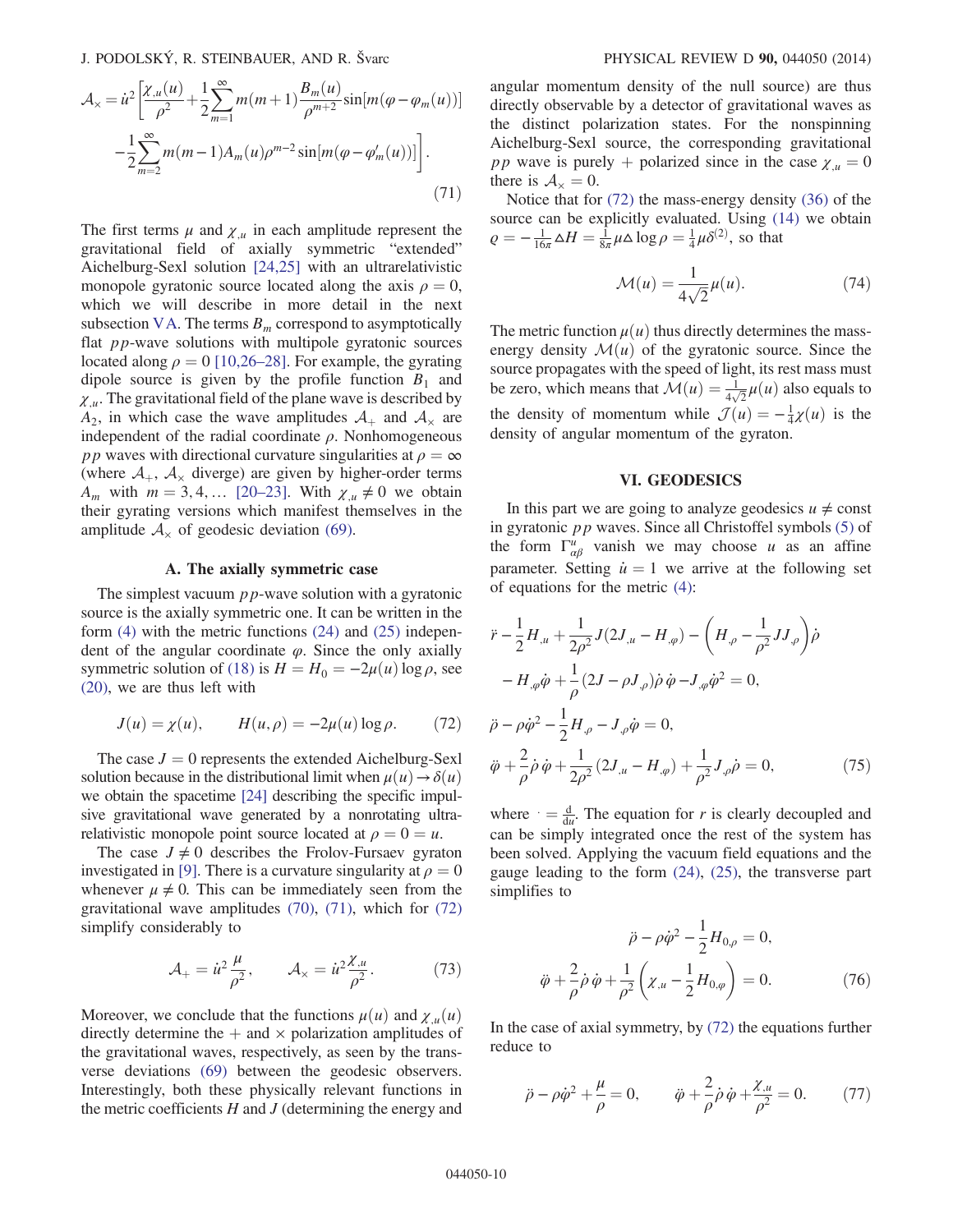We observe that the mass-energy density proportional to  $\mu(u)$  only occurs in the radial  $\rho$  equation, while the derivative  $\chi_{\mu}$  of the angular momentum density proportional to  $\chi(u)$  only appears in the  $\varphi$  equation. An analysis of [\(77\)](#page-9-4) as in [\[10\]](#page-14-10) shows that positive energy qualitatively exerts an attractive force which leads to a focusing effect of the geodesics. On the other hand, angular momentum exerts a *rotational effect* on the geodesics. Note that we have already encountered the analogous separation of effects in the geodesic deviation amplitudes [\(73\)](#page-9-5). Due to the axial symmetry we also have a conserved quantity  $\chi_0$  associated with the Killing vector  $\partial_{\varphi}$  which enables us to rewrite the Eqs. [\(77\)](#page-9-4) as

$$
\ddot{\rho} = -\frac{\mu(u)}{\rho} + \frac{[\chi_0 - \chi(u)]^2}{\rho^3}, \qquad \dot{\varphi} = \frac{\chi_0 - \chi(u)}{\rho^2}.
$$
 (78)

The first term in the equation for radial acceleration  $\ddot{\rho}$ represents the focusing due to the positive energy density  $\mu(u)$  of the source, while the second term is the nonlinear coupling to its angular momentum. The equation for the speed of rotation  $\dot{\varphi}$  clearly involves the influence of the angular momentum density of the source  $\mathcal{J}(u)$ proportional to  $\chi(u)$ , effectively adding to the conserved quantity  $\chi_0$ .

#### VII. IMPULSIVE LIMIT

<span id="page-10-0"></span>In [\[9,10\]](#page-14-6) impulsive versions of gyratons have been introduced along with their extended versions and have been used prominently in [\[15\].](#page-14-15) Here we give a somewhat broader discussion of possible impulsive limits in the class of gyratonic  $p p$ -wave spacetimes. We consider the vacuum line element  $(4)$  with  $(24)$ ,  $(25)$ , that is

<span id="page-10-4"></span>
$$
ds2 = d\rho2 + \rho2 d\varphi2 - 2dudr + 2\chi(u, \varphi) du d\varphi + H0(u, \rho, \varphi) du2,
$$
 (79)

<span id="page-10-3"></span>where  $\chi(u, \varphi)$  is an arbitrary function while  $H_0(u, \rho, \varphi)$  is a solution of [\(17\).](#page-2-9) There are now two distinct cases that have to be treated separately.

# A. The case  $\Sigma = 0$

<span id="page-10-1"></span>With the constraint  $\Sigma(u, \varphi) \equiv 2(\chi_{u\varphi} - \omega \chi_{,\varphi \varphi}) = 0$ , the remaining vacuum field equation reduces to the Laplace equation  $\Delta H_0 = 0$ . In the natural global gauge  $\omega = 0$ , the constraint implies that the function  $\chi_{\mu}$  is independent of  $\varphi$ , so that  $\chi(u, \varphi) = \chi(u) + \Phi(\varphi)$ . In such a case we see that the field equations put *no restriction* on the  $u$  dependence of  $H_0$  and  $\chi$ . In analogy with the usual (nongyratonic) class of sandwich and impulsive  $pp$  waves in Minkowski space (and corresponding models with a nonvanishing cosmological constant [\[28,29\]\)](#page-14-16) we now consider the metric functions of the form

$$
H_0(u, \rho, \varphi) = \tilde{H}_0(\rho, \varphi) \chi_H(u),
$$
  
 
$$
\chi(u, \varphi) = J(u, \varphi) = \tilde{\chi} \chi_J(u) + \Phi(\varphi), \qquad (80)
$$

where  $\tilde{\chi}$  is a constant and we call the functions  $\chi_H(u)$  and  $\chi_J(u)$  profile functions of the energy and angular momen-<br>turn densities respectively. Here we assume  $\int \chi_{\nu}(u) du$ tum densities, respectively. Here we assume  $\int \chi_H(u) du = 1 - \int \chi_H(u) du$  but otherwise these functions are com- $1 = \int \chi_J(u) \, \mathrm{d}u$  but otherwise these functions are com-<br>pletely arbitrary. In particular, these profiles can be chosen pletely arbitrary. In particular, these profiles can be chosen independently of each other—we have a complete separation of  $\chi_H(u)$  and  $\chi_J(u)$ . From [\(21\)](#page-3-5) it then follows that

<span id="page-10-5"></span>
$$
R_{\mu\rho\mu\rho} = -\frac{1}{2} (\tilde{H}_0)_{,\rho\rho} \chi_H(u),
$$
  
\n
$$
R_{\mu\rho\mu\varphi} = -\frac{1}{2\rho} \Big( \rho(\tilde{H}_0)_{,\rho\varphi} - (\tilde{H}_0)_{,\varphi} \Big) \chi_H(u) - \frac{\tilde{\chi}}{\rho} \chi_{J,\mu}(u),
$$
  
\n
$$
R_{\mu\varphi\mu\varphi} = -\frac{1}{2} \Big( (\tilde{H}_0)_{,\varphi\varphi} + \rho(\tilde{H}_0)_{,\rho} \Big) \chi_H(u),
$$
\n(81)

which in the axisymmetric case [\(72\)](#page-9-3) with  $\chi_H(u) = \mu(u)$ and  $\chi(u) = \tilde{\chi}\chi_J(u)$  reduce to

$$
R_{u\rho u\rho} = -\frac{1}{\rho^2} \mu(u), \qquad R_{u\rho u\rho} = -\frac{1}{\rho} \chi_{,u}(u),
$$
  
\n
$$
R_{u\rho u\rho} = \mu(u).
$$
 (82)

We thus observe that the energy profile  $\chi_H(u)$  explicitly shows up in the curvature, and so does the angular momentum profile  $\chi_J(u)$  in term of its *derivative*  $\chi_{J,u}(u)$ . This is in accordance with [\(68\)](#page-8-4) where the energy profile determines the amplitude  $A_{+}$ , while the angular momentum profile determines the amplitude  $A_{\times}$ , which then also contains the derivative of the profile. The same effect becomes visible in the only nonvanishing field scalar  $\Psi_4$ [\(66\),](#page-8-5) which in the axially symmetric case takes the form

$$
\Psi_4 = -\frac{1}{\rho^2} \mu(u) + \frac{i}{\rho^2} \chi_{,u}(u). \tag{83}
$$

All this suggests that—in accordance with the usual definition of impulsive wave—one may take the energy profile  $\chi_H(u)$  to be  $\delta$  shaped (the Dirac  $\delta$  distribution) but one should rather confine oneself with a boxlike profile for the angular momentum  $\chi_I(u)$ . Indeed, a  $\delta$ -shaped angular momentum profile would introduce a  $\delta'$  term in the curvature, the amplitude  $A_x$  and the filed scalar  $\Psi_4$ . This seems to be less physical.

<span id="page-10-2"></span>Indeed in [\[9\]](#page-14-6) such a box-shaped profile for both energy and angular momentum densities was considered, i.e.,  $\chi_H(u) = \chi_J(u) = \vartheta_L(u)$  where

$$
\vartheta_L(u) \equiv \frac{1}{L} \Big( \Theta(u) - \Theta(u - L) \Big), \tag{84}
$$

in which  $L > 0$  is the "length" of the profile and  $\Theta$  denotes the Heaviside step function, see the left part of Fig. [2.](#page-11-0)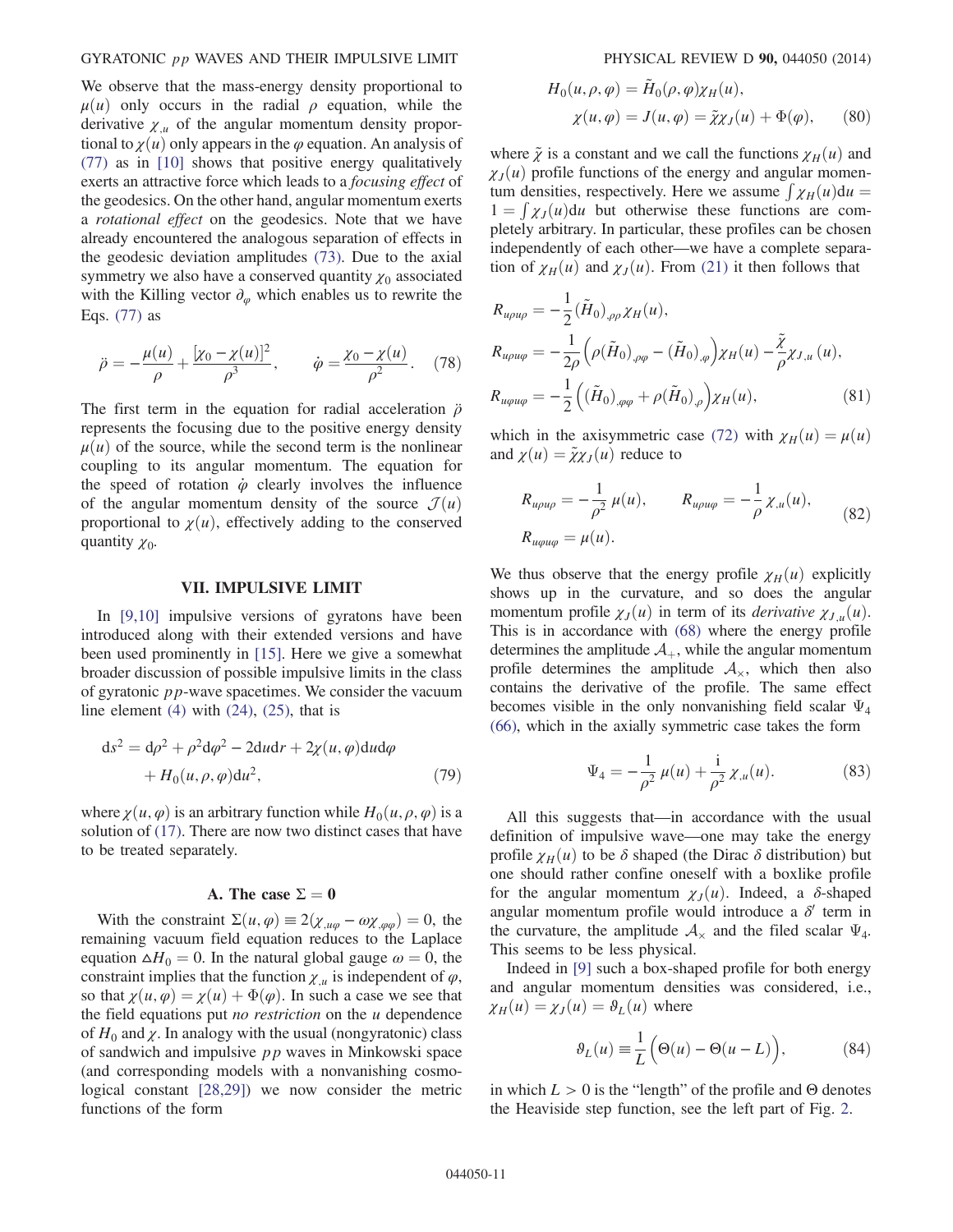<span id="page-11-0"></span>

FIG. 2. Schematic representation of possible profiles  $\chi_H(u)$  for energy and  $\chi_J(u)$  for angular momentum densities: a box-shaped profile  $\theta_L(u)$  for both  $\chi_H$  and  $\chi_J$  (left); the choice  $\chi_H = \delta(u)$  with  $\chi_J = \delta_L(u)$  (middle); an alternative choice  $\chi_H = \delta(u - L)$  with  $\chi_J = \theta_L(u)$  (right).

In [\[15\]](#page-14-15) the energy profile was changed to be impulsive, more precisely  $\chi_H(u) = \delta(u)$ , as shown in the middle part of Fig. [2](#page-11-0), or alternatively  $\chi_H(u) = \delta(u - L)$ , see the right part of Fig. [2](#page-11-0). This is possible since arbitrary and independent profile functions  $\chi_H(u)$  and  $\chi_J(u)$  can be prescribed in the  $\Sigma = 0$  case.

## B. The case  $\Sigma \neq 0$

<span id="page-11-4"></span>If the metric function  $J = \chi(u, \varphi)$  nontrivially depends on the angular coordinate  $\varphi$  then  $\Sigma \neq 0$  and the field equations naturally lead to a coupling of the profiles. More precisely, the vacuum equation [\(17\)](#page-2-9) with  $\omega = 0$  then reduces to

$$
\Delta H_0(u,\rho,\varphi) = \frac{2}{\rho^2} \chi_{,\mu\varphi}(u,\varphi),\tag{85}
$$

<span id="page-11-3"></span>and the splitting generalizing [\(80\)](#page-10-1) to admit  $\tilde{\chi} = \tilde{\chi}(\varphi)$ ,

$$
H_0(u, \rho, \varphi) = \tilde{H}_0(\rho, \varphi) \chi_H(u),
$$
  
 
$$
\chi(u, \varphi) = \tilde{\chi}(\varphi) \chi_J(u) + \Phi(\varphi),
$$
 (86)

<span id="page-11-1"></span>gives

$$
\Delta \tilde{H}_0(\rho, \varphi) \chi_H(u) = \frac{2}{\rho^2} \tilde{\chi}_{,\varphi}(\varphi) \chi_{J,u}(u). \tag{87}
$$

If the supports of  $\chi_H(u)$  and  $\chi_J(u)$  are disjoint, then separately  $\Delta H_0 = 0$  and  $\tilde{\chi}_{,\varphi} = 0$ , implying  $\Sigma = 0$ . Thus, for solutions with  $\Sigma \neq 0$ , both the supports must agree, in which case the box profile [\(84\)](#page-10-2) in the angular momentum density,  $\chi_I(u) = \vartheta_L(u)$ , naturally leads to two Dirac deltas in the energy density, namely  $\chi_H(u) = \delta(u) - \delta(u - L)$  [to satisfy the relation  $\chi_H(u) \propto \chi_{J,u}(u)$  in [\(87\)](#page-11-1)], see the left part of Fig. [3.](#page-11-2) Assuming [\(86\)](#page-11-3) we thus obtain an impulse in energy on each edge of the box, one positive and the other negative. Hence, the energy distribution in such a gyratonic source would have a dipole character. Moreover, the corresponding spatial Poisson equation

$$
\Delta \tilde{H}_0(\rho, \varphi) = \frac{2 \tilde{\chi}_{,\varphi}(\varphi)}{L \rho^2},\tag{88}
$$

also has to be solved.

The drawback of the particular solution  $\chi_H(u) =$  $\delta(u) - \delta(u - L)$  is that it involves a negative energy distribution located at  $u = L$ . However, physically more relevant solutions can be constructed by superimposing this particular solution with specific homogeneous solutions proportional to a positive profile  $\delta(u - L)$  [and also possibly  $\delta(u)$ ], effectively leading to a general energy density profile function  $\chi_H = \alpha \delta(u) + \beta \delta(u - L)$ with positive parameters  $\alpha$  and  $\beta$ , see the right part of Fig. [3.](#page-11-2)

<span id="page-11-5"></span>In fact, as suggested by the referee, a more general solution of the linear equation [\(85\)](#page-11-4) takes the form  $H_0 = H_0^{(h)}(u, \rho, \varphi) + H_0^{(p)}(u, \rho, \varphi)$ , where  $\Delta H_0^{(h)} = 0$  and  $\Delta H_0^{(p)} = 2\rho^{-2} \chi_{\mu\varphi}$  with the additional requirement

$$
\oint H_0^{(p)}(u,\rho,\varphi)d\varphi = 0.
$$
\n(89)

The corresponding energy profiles  $\chi_H^{(n)}(u)$  and  $\chi_H^{(p)}(u)$  are independent. We can choose  $\chi_H^{(n)}(u)$  in such a way that the energy is positive (the case  $\Sigma = 0$ ). Due to the additional energy is positive (the case  $\Sigma = 0$ ). Due to the additional constraint [\(89\)](#page-11-5) the energy of the complete solution  $H_0 =$  $H_0^{(n)} + H_0^{(p)}$  remains positive because the contribution from  $H_0^{(p)}$  becomes zero after the  $\varphi$  integration.

<span id="page-11-2"></span>

FIG. 3. Possible profiles  $\chi_H(u)$  for energy density in the case of a general  $\Sigma$  and the box-shaped angular momentum profile  $\chi_J(u) = \theta_L(u)$ : the natural choice  $\chi_H = \delta(u) - \delta(u - L)$  (left);<br>a more general choice  $\chi_{tt} = \alpha \delta(u) + \beta \delta(u - L)$  (right) a more general choice  $\chi_H = \alpha \delta(u) + \beta \delta(u - L)$  (right).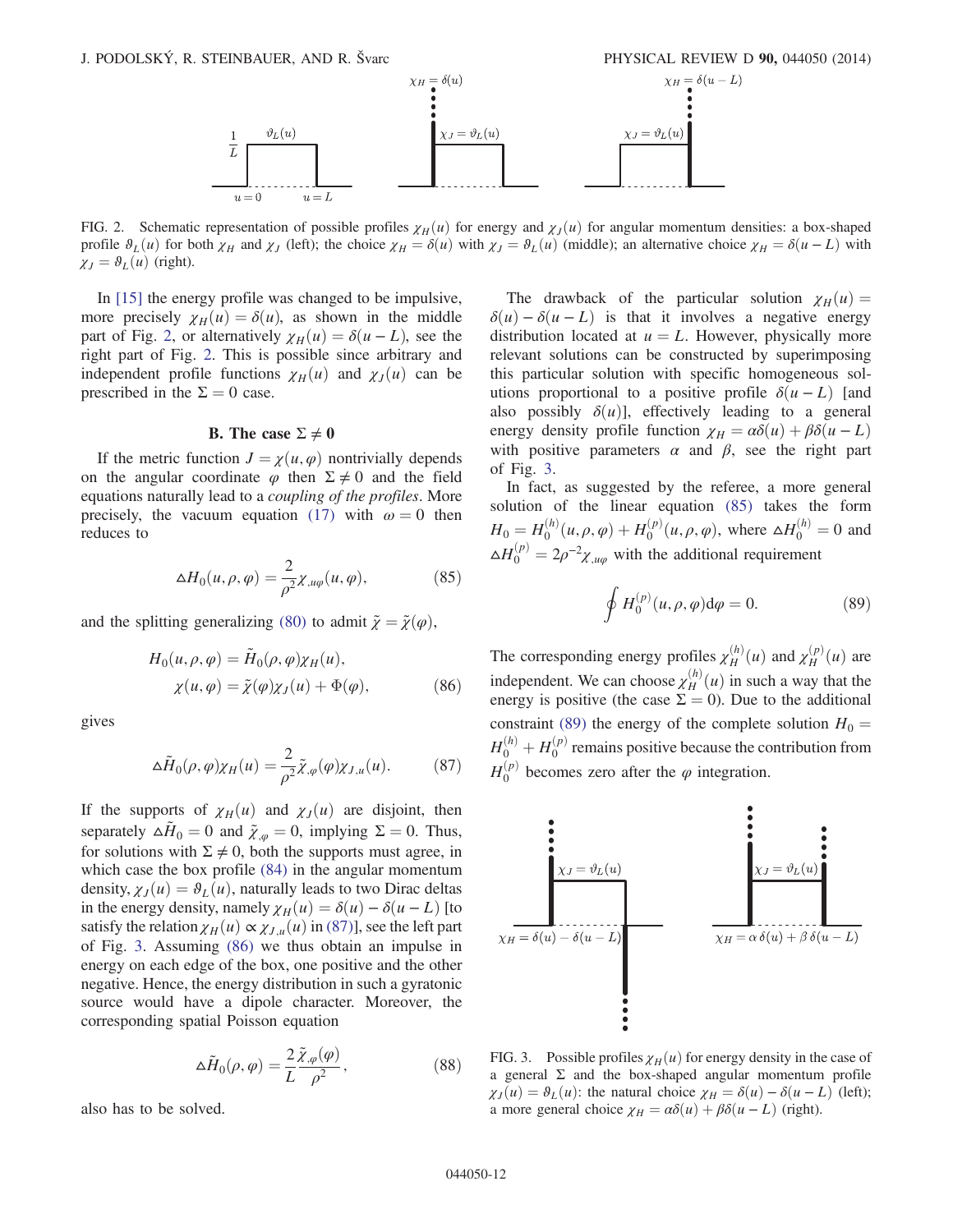# <span id="page-12-0"></span>VIII. COMPLETENESS OF GEODESICS IN THE IMPULSIVE LIMIT

Finally, we analyze the geodesic equations in the impulsive limit of the  $\Sigma = 0$  case, i.e., the models extending those of [\[15\],](#page-14-15) also discussed in subsection [VII A](#page-10-3). Specifically, we consider the metric [\(79\)](#page-10-4), [\(80\)](#page-10-1) with

$$
\chi_H(u) = \alpha \delta(u) + \beta \delta(u - L), \qquad \chi_J(u) = \vartheta_L(u), \tag{90}
$$

where the box profile  $\theta_L(u)$  is defined in [\(84\)](#page-10-2) and  $\alpha$ ,  $\beta$  are arbitrary real parameters, indicated in the right part of Fig. [3](#page-11-2). They enable us to set the respective impulsive components to any values (including turning them off). Using [\(76\)](#page-9-6) we find that the spatial part of the geodesic equations takes the form

$$
\ddot{\rho} - \rho \dot{\phi}^2 - \frac{1}{2} \tilde{H}_{0,\rho}(\rho, \varphi) \left( \alpha \delta(u) + \beta \delta(u - L) \right) = 0, \qquad (91)
$$

$$
\ddot{\varphi} + \frac{2}{\rho} \dot{\rho} \dot{\varphi} + \frac{1}{\rho^2} \frac{\tilde{\chi}}{L} \left( \delta(u) + \delta(u - L) \right)
$$

$$
- \frac{1}{2\rho^2} \tilde{H}_{0,\varphi}(\rho, \varphi) \left( \alpha \delta(u) + \beta \delta(u - L) \right) = 0. \qquad (92)
$$

These equations have a form similar to the geodesic equations in impulsive waves with parallel rays, which have recently been analyzed rigorously in [\[34,35\]](#page-14-17). This is best seen by looking at the geodesic equations in Cartesian coordinates  $x^i$  of the metric [\(1\),](#page-0-3) which using [\(10\)](#page-2-8) are

$$
\ddot{x}^i + \delta^{ij} \left( a_{j,u} - \frac{1}{2} H_{,j} \right) + \delta^{ik} (a_{k,j} - a_{j,k}) \dot{x}^j = 0. \tag{93}
$$

In view of [\(3\),](#page-1-4) in the present case they are of the form

$$
\ddot{x}(u) + G_1(x)\delta(u) + G_2(x)\delta(u - L) + G_3(x, \dot{x})\delta(u) = 0,
$$
\n(94)

where for simplicity we have collected all dependencies on the spatial variables  $x = (x^2, x^3)$ , spanning the transverse plane, in the functions  $G_1, G_2, G_3$ . In particular, assuming these functions to be smooth, the technical result derived in Lemma A2 of [\[34\]](#page-14-17) [with minor modifications, namely replacing  $F_1(x_\epsilon, \dot{x}_\epsilon)$  by  $F_1(x_\epsilon, \dot{x}_\epsilon) \Theta_\epsilon$ ] also applies in the present situation and we obtain a completeness result. More precisely, if one regularizes the profile functions replacing  $\delta$ by a standard mollifier  $\delta_{\epsilon}(x) \equiv (1/\epsilon)\phi(x/\epsilon)$  ( $\phi$  a smooth function supported in  $[-1, 1]$  with unit integral) and replacing  $\Theta$  by  $\Theta_{\epsilon}(x) \equiv \int_{-1}^{x} \phi_{\epsilon}(t) dt$  one obtains the follow-<br>ing completeness statement: For any geodesic starting long ing completeness statement: For any geodesic starting long before the shock, say at  $u = -1$ , there exists an  $\epsilon_0$  such that *it passes the shock region*  $u \in [0, L]$  provided  $\epsilon \leq \epsilon_0$ . The geodesics will be straight lines up to  $u = 0$  where they will be refracted with their r-component suffering an additional jump. During the support of the angular momentum profile  $u \in [0, L]$  an angular motion is exerted. Another break occurs at  $u = L$  and after that the geodesics return to be straight lines.

In the more realistic case where the  $G_1, G_2, G_3$  are nonsmooth on the axis  $\rho = 0$  (including the Aichelburg-Sexl solution) the result still applies with the exception of those geodesics which are directly heading into the curvature singularity at  $u = 0$ ,  $\rho = 0$  and those which are refracted to directly hit the singularity at  $u = L$ ,  $\rho = 0$ . A more detailed analysis of the geodesic motion in these and more general models is subject to current research.

#### IX. CONCLUSIONS

We have studied the complete family of  $pp$  waves with flat wavefronts in Einstein's general relativity. Thereby we have kept all terms in the original Brinkmann form of the metric  $(1)$ , in particular, the off-diagonal ones  $a_i(u, x)$  data is in almost an prior investigations of this<br>famous family of exact spacetimes the functions  $a_2$  and  $a_3$ <br>have been ignored because (in any vacuum region) it is ) dudx<sup>i</sup>. In almost all prior investigations of this family of exact spacetimes the functions  $a_2$  and  $a_3$ have been ignored because (in any vacuum region) it is always possible locally to set  $a_i = 0$  by a suitable gauge. However, it was only Bonnor in 1970 and, independently, Frolov and his collaborators in 2005 who pointed out the physical significance of these off-diagonal terms. In general, they cannot be removed globally, and in such a case they encode angular momentum. For a localized matter distribution the spacetime metric can be interpreted as the gravitational field of a spinning source moving at the speed of light, called gyraton [\[9,10\].](#page-14-6) Here we have significantly extended and complemented the previous studies [\[7,9,10,15\]](#page-14-4) explicitly investigating various mathematical, geometrical and physical properties of these spacetimes.

We have fully integrated the vacuum Einstein equations in Sec. [III](#page-2-0), yielding the general metric functions  $J$  and  $H$ , see [\(15\)](#page-2-4) and [\(16\)](#page-2-5). Then we have used the complete gauge freedom<sup>4</sup> to understand the geometrical and physical meaning of all the integration functions  $\omega(u)$ ,  $\chi(u, \varphi)$ and  $H_0(u, \rho, \varphi)$ . We showed that the function  $\omega(u)$ represents angular velocity of a rigid rotation of the whole spacetime, which can always be set to zero in the vacuum region by using [\(22\).](#page-3-2) With  $\omega = 0$  it is then possible to employ the second gauge [\(26\)](#page-3-8) to set the function  $J =$  $\chi(u, \varphi)$  to zero since the integrability conditions  $\Omega =$  $\frac{1}{2} J_{\rho} d\rho \wedge d\varphi = 0$  are satisfied, see [\(31\),](#page-4-4) [\(32\).](#page-4-7) However, this can be done only locally. In fact, the key two-form  $\Omega$  is given by  $\Omega = \frac{1}{2} d\mathbf{a}$ , where  $\mathbf{a} \equiv a_i dx^i$ , cf. [\(29\)](#page-4-5), and in general the closed one-form  $a$  need not be *globally* exact. This happens, in particular, if a gyratonic source is located along the axis  $\rho = 0$ , so that the external vacuum region is

<sup>&</sup>lt;sup>4</sup>Let us remark that our approach differs from those in [\[7,9,10,15\].](#page-14-4) There, the gauge freedom was considered before solving the field equations which somehow obscures the significance and meaning of the integration functions  $\omega$  and  $\Sigma$ .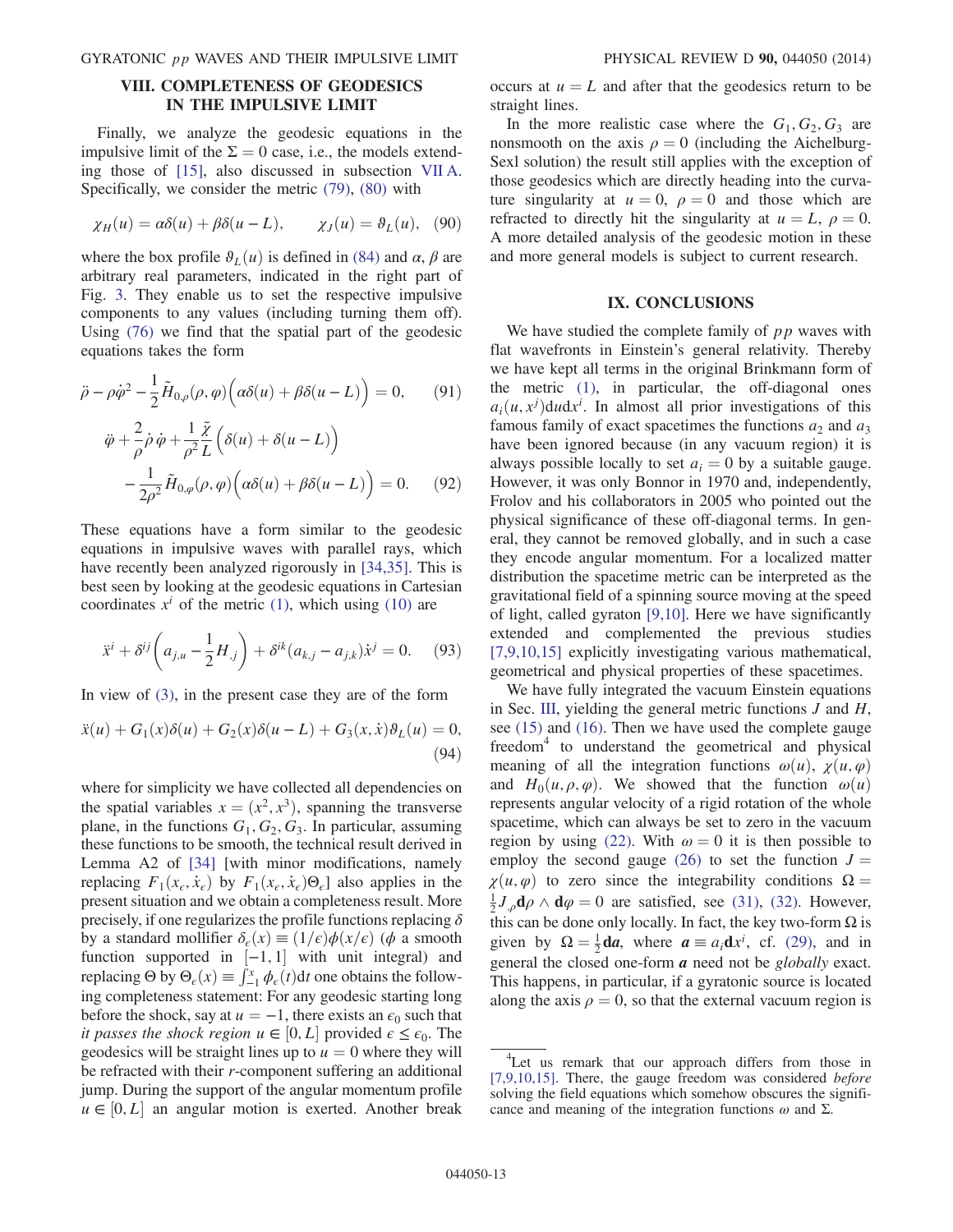not contractible. Then it is necessary to keep the offdiagonal metric terms even in the vacuum region.

Moreover, as shown in [\[7,9\]](#page-14-4) and subsection [IV B,](#page-4-0) the function H is related to the mass-energy density  $\mathcal{M}(u)$ while *J* encodes the angular momentum density  $\mathcal{J}(u)$  of the gyratonic source via the gauge-independent contour integral  $\mathcal{J}(u) = -\frac{1}{8\pi} \oint_C \mathbf{a} = -\frac{1}{8\pi} \oint_C J \mathbf{d}\varphi$ , cf. [\(42\),](#page-5-5) [\(33\)](#page-4-3).<br>This vields a clear physical interpretation of the metric This yields a clear physical interpretation of the metric functions.

To analyze further aspects of the gyratonic sources represented by the metric functions  $a_i$  that have not been studied before, we introduced in subsection [IV C](#page-5-0) a natural orthonormal frame for any geodesics observer and its associated null frame [\(44\).](#page-6-1) After studying their gauge freedom, in subsection [IV D](#page-6-0), we analyzed the rotational dragging effect of parallelly propagated frames caused by the spinning gyratonic matter. Specifically, we proved that the angular velocity of the spatial rotation of such frames is given by  $\Omega^2$ <sub>3</sub> =  $\dot{u}\omega$ (*u*,  $\rho$ ,  $\varphi$ ), where  $\omega = \frac{1}{2}J_{,\rho}/\rho = \frac{1}{2}(\rho_{\rho 2} - \rho_{\rho 3})$  is the only nontrivial component of the key  $\frac{1}{2}$  $(a_{3,2} - a_{2,3})$  is the only nontrivial component of the key two-form Ω. Therefore, in the external vacuum region there is no such dragging while inside the gyratonic source, where  $\Omega \neq 0$ , we have rotation of frames, see Fig. [1.](#page-5-1)

In subsection [IV E](#page-7-0) we analyzed the Newman-Penrose scalars  $(62)$ – $(65)$ . The spacetime inside the source is of Petrov type III, with the gyrating matter component  $\Phi_{12}$ coupled to the gravitational component  $\Psi_3$  so that they (do not) vanish simultaneously. The gravitational field in the exterior vacuum region is thus of type N with  $\Psi_4$  given by [\(66\)](#page-8-5).

As a further new application of the interpretation frame, in Sec. [V](#page-8-0) we investigated the invariant form of the geodesic deviation. This allows to clearly separate the longitudinal direction, in which the gravitational wave propagates, and the transverse two-space where its effect on relative motion of test particles is observed [\(69\).](#page-8-2) We explicitly evaluated the two polarization amplitudes  $A_+$  and  $A_{\times}$ , see [\(68\)](#page-8-4), which turn out to be proportional to the real and the imaginary part of  $\Psi_4$ , respectively. In the axisymmetric case with  $J = \chi(u)$ ,  $H = -2\mu(u) \log \rho$  (the Frolov-Fursaev gyraton constructed from the Aichelburg-Sexl solution), which we have studied in subsection [VA,](#page-9-0) the amplitudes are given by  $A_+ = \mu \dot{u}^2 \rho^{-2}$  and  $A_\times = \chi_\mu \dot{u}^2 \rho^{-2}$ . Interestingly, both physical profile functions  $\mu(u)$  and  $\chi(u)$  of H and J (determining the energy and angular momentum densities) are thus observable by a detector of gravitational waves as distinct  $+$  and  $\times$  polarization states, with the wave being purely  $+$  polarized in the absence of a gyraton. It follows from [\(70\),](#page-8-3) [\(71\)](#page-9-2) that a similar behavior also occurs for nonaxisymmetric gyratons with multipole sources.

It is important to observe that it is the derivative  $\chi_{\mu}$  of the metric function  $J = \chi(u, \varphi)$  which appears in the curvature

 $\Psi_4$  and in the wave amplitude  $A_{\times}$ . Moreover,  $\chi_{\mu}$  directly influences the behavior of geodesics, studied in Sec. [VI](#page-9-1), namely the axial acceleration  $\ddot{\varphi}$ . On the other hand, the mass-energy density of the gyraton encoded in  $H =$  $H_0(u, \rho, \varphi)$  determines the radial acceleration  $\ddot{\rho}$ , causing a focusing of the geodesics.

We have studied impulsive limits of gyratonic  $p p$  waves in Sec. [VII](#page-10-0). There we emphasized that (unlike in previous works) it is necessary to distinguish the cases  $\Sigma = 0$  and  $\Sigma \neq 0$ , when solving the Poisson equation [\(17\).](#page-2-9) If  $\Sigma = 0$  it reduces to the Laplace equation and the field equations put no restriction on the *u* dependence of  $H_0$  and *J*. Hence the corresponding profiles  $\chi_H(u)$  and  $\chi_J(u)$  of the energy and the angular momentum densities can be chosen independently of each other. Since by [\(81\)](#page-10-5) the curvature is proportional to  $\chi_H$  and  $\chi_{J,\mu}$ , it is natural to consider impulsive waves by setting the profile  $\chi_H(u)$  to be proportional to the Dirac  $\delta$  but using a boxlike profile  $\vartheta_L(u)$  for  $\chi_I(u)$ , see [\(84\)](#page-10-2) and Fig. [2](#page-11-0).

On the other hand, when  $\Sigma \neq 0$  the supports of  $\chi_H(u)$ and  $\chi_{J,u}(u)$  must coincide. In particular, the box  $\vartheta_L(u)$ in the angular momentum density profile  $\chi_I(u)$  naturally leads to two Dirac deltas in the energy density,  $\chi_H$  =  $\delta(u) - \delta(u - L)$ . These two (opposite) impulses on each edge of the box are shown in the left part of Fig. [3](#page-11-2). Physically more relevant solutions can be constructed by superimposing such a particular solution with specific homogeneous solutions. This effectively leads to a general energy density profile  $\chi_H = \alpha \delta(u) + \beta \delta(u - L)$ with positive parameters  $\alpha$  and  $\beta$ , see the right part of Fig. [3](#page-11-2).

Finally, in Sec. [VIII](#page-12-0) we analyzed the geodesic equations in the impulsive limit. We considered the  $\Sigma = 0$  case and the generic profiles  $\chi_H = \alpha \delta(u) + \beta \delta(u - L)$  and  $\chi_I =$  $\theta_L(u)$  where  $\alpha$ ,  $\beta$  are arbitrary constants. We showed that any geodesic starting long before such a wave passes the any geodesic starting long before such a wave passes the shock region  $u \in [0, L]$ , considering regularizations of the Dirac deltas and the box by standard smooth mollifiers. In other words, we proved geodesic completeness of impulsive gyratonic pp-wave spacetimes.

#### ACKNOWLEDGMENTS

We thank Pavel Krtouš for very useful comments on the manuscript and Clemens Sämann for his contributions in our joint discussions. J. P. and R. Š. were supported by the Grant No. GAČR P203/12/0118, Project No. UNCE 204020/2012 and Grant No. 7AMB13AT003 of the Scientific and Technological Co-operation Programme Austria–Czech Republic. R. S. acknowledges the support of its Austrian counterpart, OEAD's WTZ Grant No. CZ15/ 2013 and of FWF Grant No. P25326.